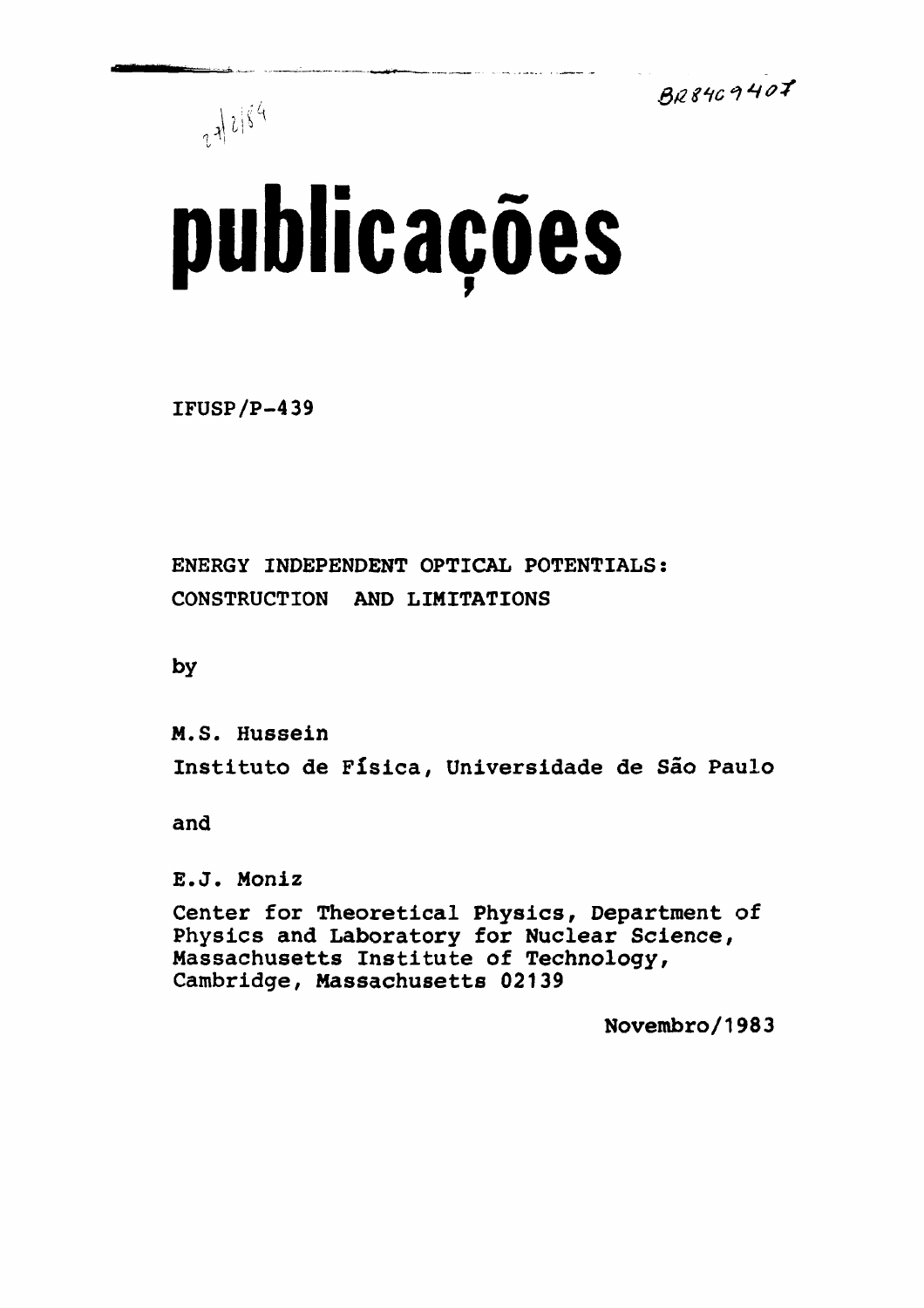## **UNIVERSIDADE DE SÃO PAULO**

**INSTITUTO DE FÍSICA CAIXA POSTAL 20516 0149 8 - SÀO PAULO - SP BRASIL**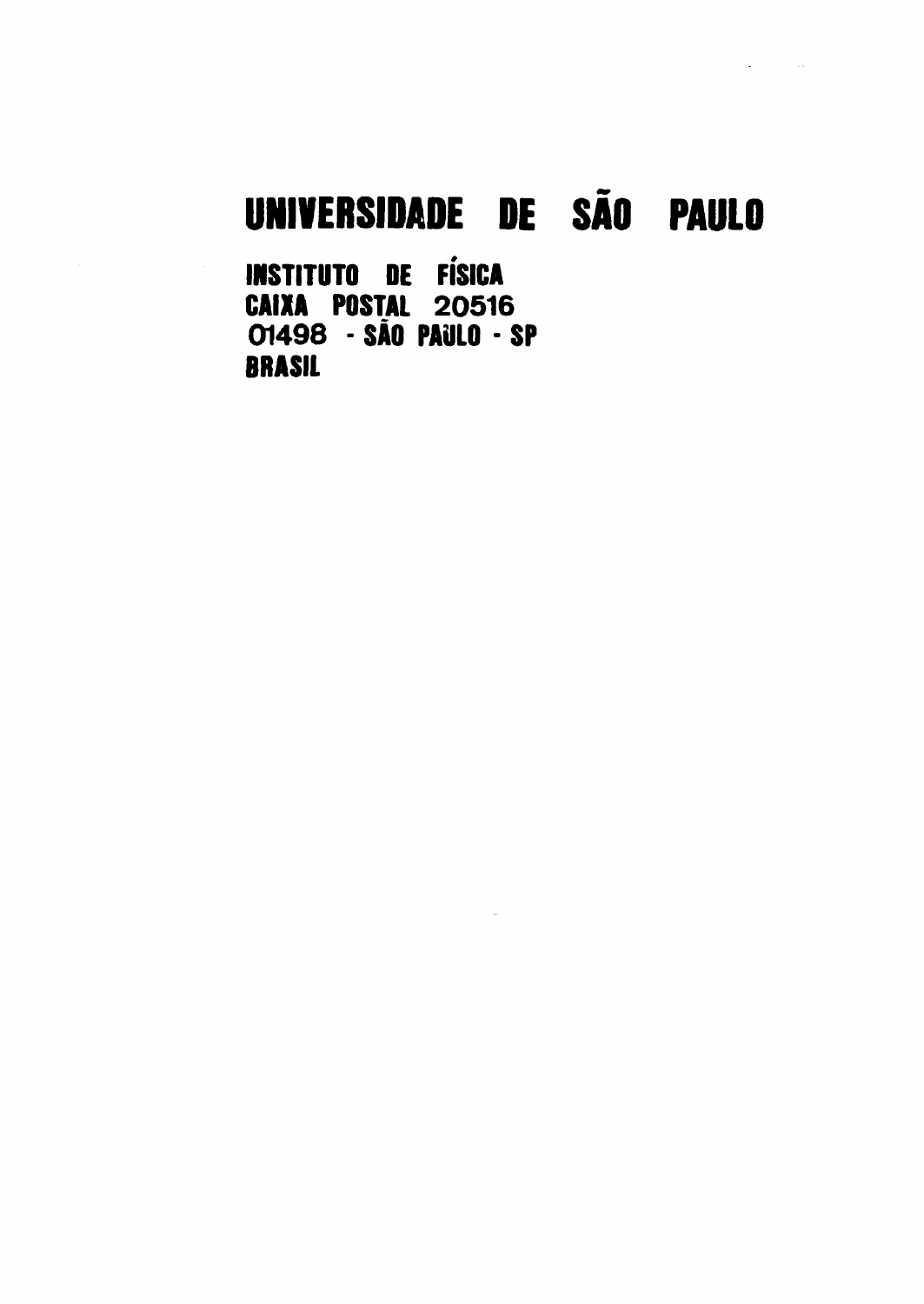#### **ENERGY INDEPENDENT OPTICAL POTENTIALS: CONSTRUCTION AND LIMITATIONS\***

**M.S. Hussein**

**Instituto de Física, Universidade de São Paulo C P . 20.516, São Paulo, S.P., Brazil**

**and**

**E.J. Moniz**

**Center for Theoretical Physics Department of Physics and Laboratory for Nuclear Science Massachusetts Institute of Technology Cambridge, Massachusetts 02139**

**CTP f 1075**

**November/1983**

**<sup>•</sup>This work is supported in part through funds provided by the U.S. Department of Energy (DOE) under contract DE-ACO2-76ER03069; N.S.F. (USA) and CNPq (Brasil) Cooperative Science Program.**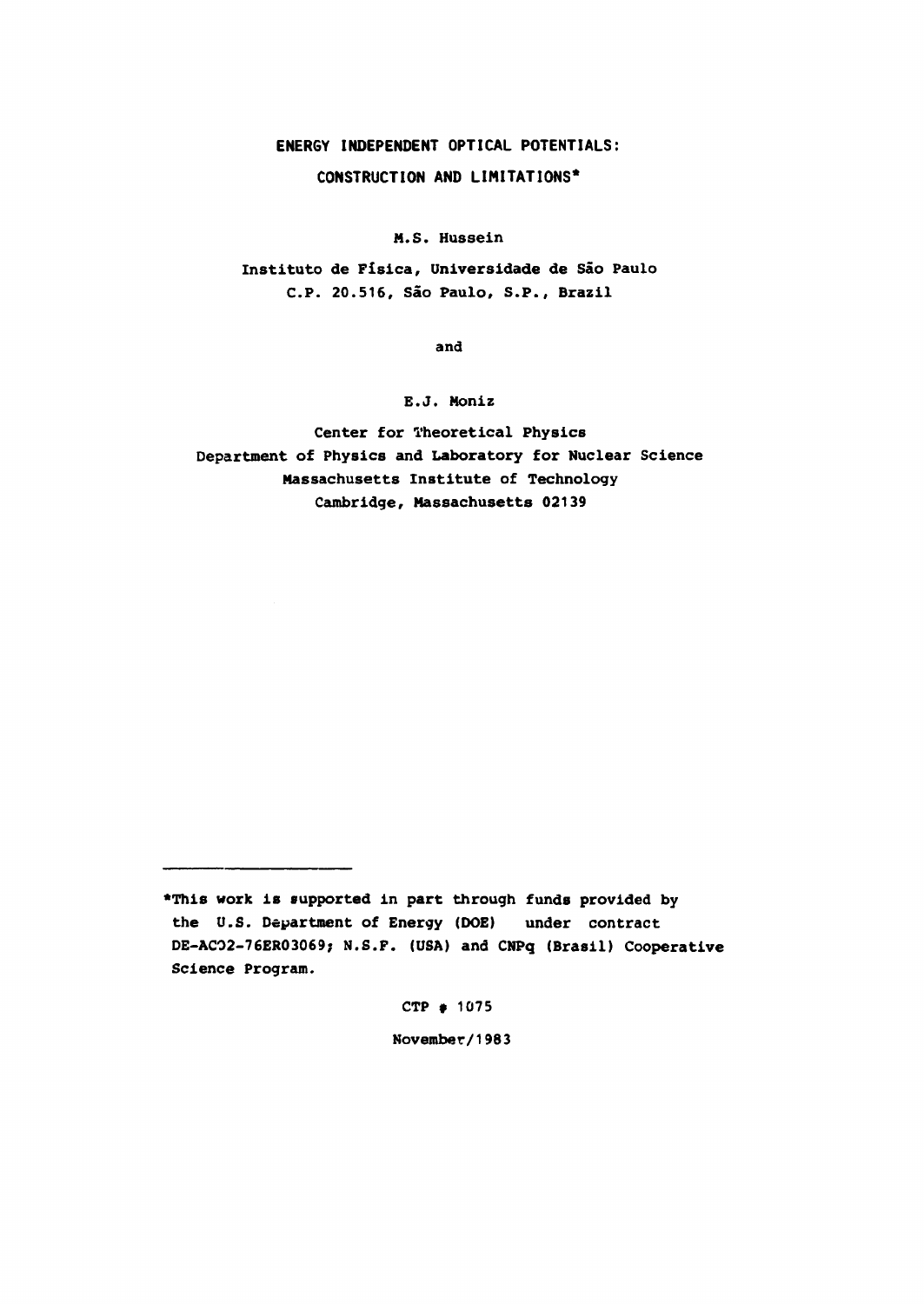#### **ABSTRACT**

### We construct and examine the properties of the

**energy-independent potential Ü which is wave-function-equivalent i Qft?<sup>r</sup>-Ryjt \fajjC^\*"\ £EXtoy -Çdt&ifAjf**to the usual optical potential U(E)<sup>2</sup> A simple procedure is **presented for constructing Ü in the uniform medium, and physical examples are discussed. The general result for finite systems, a recursive expansion in powers of U(E), is used to investigate the multiple scattering expansion of Ü ; the energy-independent potential is found to have serious shortcomings for direct microscopic construction or phenomenological parametrization. The microscopic theory, as exemplified here by the multiple scattering approach, does net lead to a reliable approximation scheme. Phenomenological approaches to Ü are unattractive because the physics does not guide the parametrization effectively: the structure of the nonlocality** is not tied directly to the dynamics; Im  $\overline{U}$  changes sign; **different elements of the physics, separate in U(E) , are completely entangled in Ü .**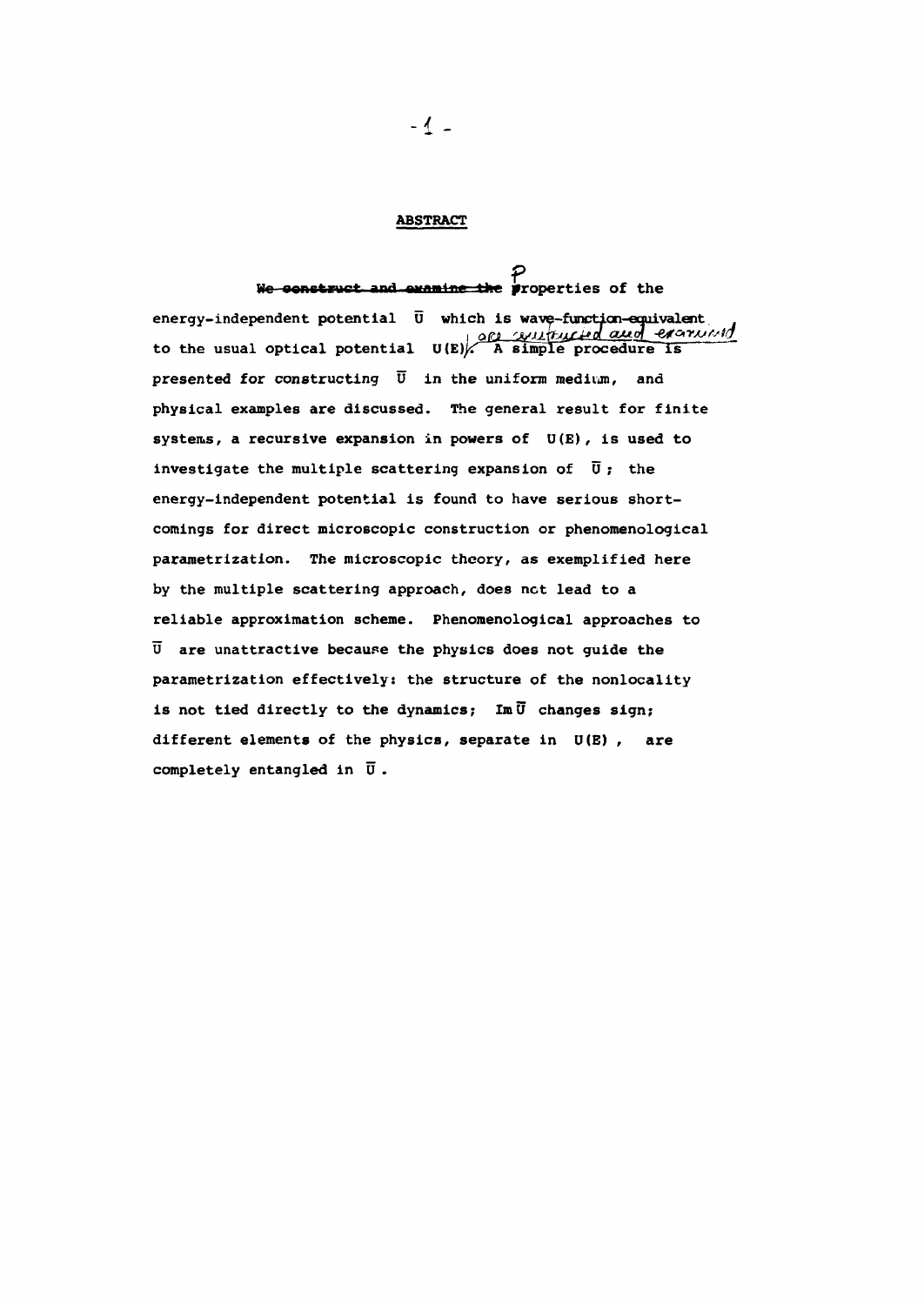#### **X. INTRODUCTION**

**Energy dependent optical potentials arise naturally** in describing multi-channel reaction processes via equivalent **one-channel theories :**

$$
U_{\alpha}(\mathbf{E}) = P_{\alpha} U P_{\alpha} + P_{\alpha} U Q_{\alpha} \frac{1}{\mathbf{E}^+ - Q_{\alpha} H Q_{\alpha}} Q_{\alpha} U P_{\alpha}
$$
 (1)

$$
P_{\alpha} = |\Psi_{\alpha}\rangle \langle \Psi_{\alpha}| \qquad , \qquad Q_{\alpha} = 1 - P_{\alpha} \qquad (2)
$$

where  $P_{\alpha}$  projects onto the channel  $\alpha$ . The operator  $U_{\alpha}$  (E) **is explicitly energy dependent, caqpley, and nonlocal because of the intermediate coupling to the other channels. Given U<sub>n</sub>**(E), the diagonal transition amplity in the channel  $\alpha$ **is obtained from solution of a standard one-channel Lippmann~ Schwinger equation:**

$$
T_{\alpha}(\epsilon) = P_{\alpha} T(\epsilon) P_{\alpha} = U_{\alpha}(\epsilon) + U_{\alpha}(\epsilon) G_{\rho}^{(k)}(\epsilon) T_{\alpha}(\epsilon)
$$
 (3)

where  $G_n(E)$  describes free propagation in the channel  $\alpha$ . **The completely off-shel**<sup>1</sup> matrix elements of  $T_a$ (B) are given **correctly by Equations (1) and (3). this is not terribly** surprising, since a solution for  $U_{\alpha}(\mathbf{E})$  corresponds to solution **of the full multi-channel problem. The optical potential approach to reaction theory has been very fruitful since, on the one hand, systematic expansions of the elastic channel optical potential have been derived microscopically and, on the other hand, comparatively simple, theoretically motivated phenomenological representations axe available.**

**Microscopic approaches based on the multiple**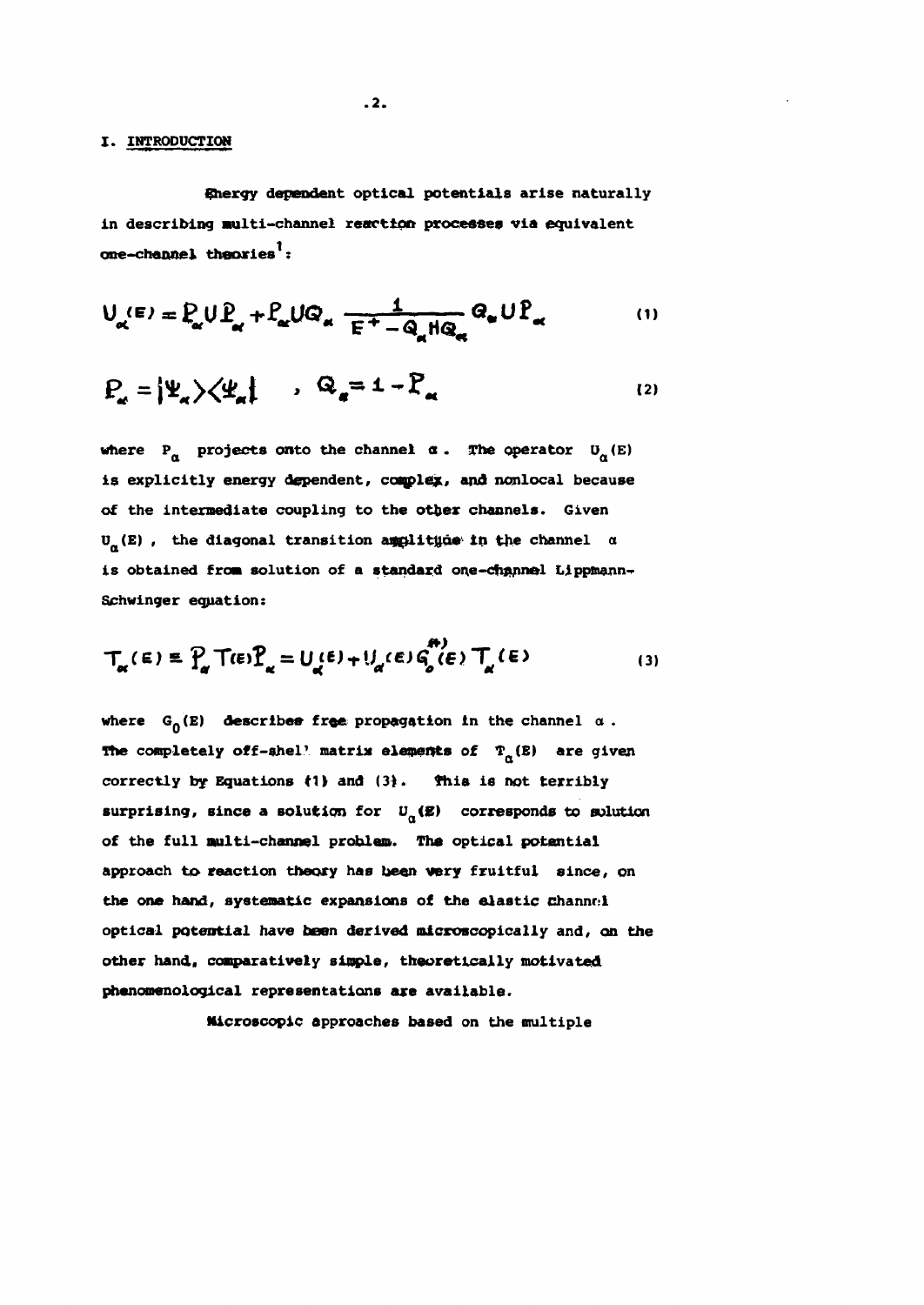**scattering expansion can be organised to build in unitarity constraints at any level of truncation with each successive level of approximation incorporating reaction processes Involving an additional nucleon. For example, the lowest order term**

$$
\mathsf{U}_{\mathsf{o}}^{(4)}(\mathsf{E}) = \sum_{i} \mathsf{t}_{i}(\mathsf{E}) \tag{4}
$$

**where ti(E) is the 3in-medium) projectile-i\*\*<sup>1</sup> nucleon transition matrix, already generates a good description of intermediate and high-energy hadron-nucleus elastic scattering.** The reactive content associated with  $U^{(1)}$  is quasifree nucleon **knockout, which is the dominant reaction mechanism in the lowdensity (or peripheral) limit; for central collisions, the strong absorption ("black-disc") limit is respected. This simple form. Equation (4), then provides the starting point for a comparatively simple yet meaningful phenomenology, with the target geometry and projectile dynamics separated. For example, a static zero-range approximation to Eq. (4) yields the local energy-dependent optical potential**

$$
\langle \vec{r} | U_{\rho}^{(1)}(\epsilon) | \vec{r}' \rangle = \hat{\delta} (\vec{r} - \vec{r}')
$$
 for  $(\epsilon)$  (5)

**Even low-energy nuclear reactions have been described with phenomenological optical potentials tailored according to En. (5), with geometrical aspects still described by p(r) , while the energy-dependent t{E) is replaced by a phenomenological function of energy.**

**The energy dependence of the microscopic optical potential, though not a serious complication in so far as the calculation of the elastic scattering amplitude is concerned,**

**.3.**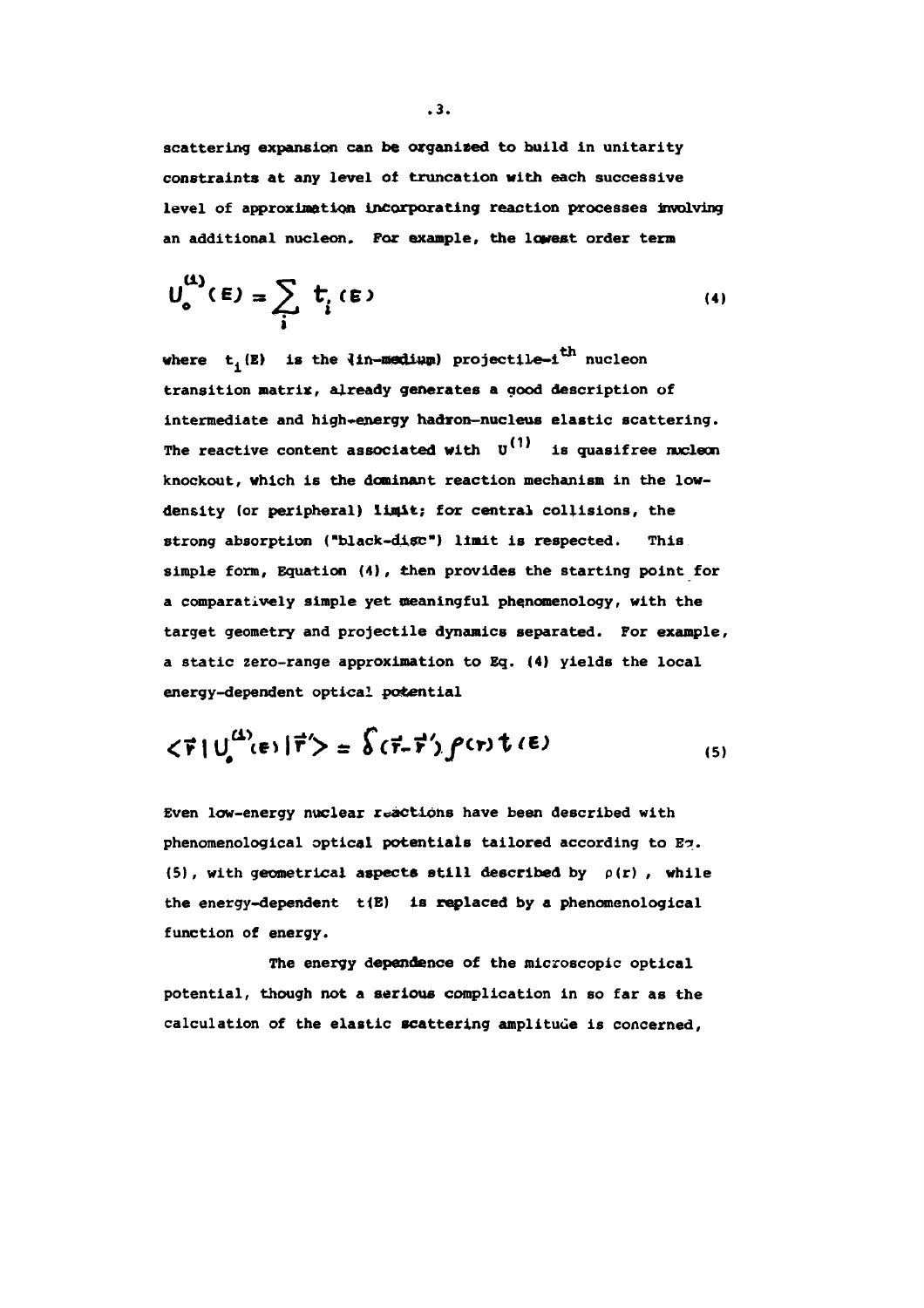**does pose formal problems when used in a perturbative coupledchannels description of, e.g., intermediate energy inelastic excitation of low lying collective states. The intermediate channel Green furctions, which appear naturally in such perturbative treatments, are not easily amenable to the usual spectral expansion as a result of the non-orthogonality of the scattering states.**

**Recently, attempts have been made**  $2-6$  to derive an **equivalent energy-independent optical potential which, when** used in the Schrödinger equation, generates the same scattering wave function as that obtained with  $U_{\alpha}(\mathbf{E})$ . The idea of an **energy-independent potential is actually not new, and a trivial example is the effective mass approximation invoked to treat a linearly energy-dependent potential. More explicitly, given an optical potential of the form (a special case of Equation (5))**

$$
\langle \vec{r} | U_{o}(\mathbf{F}) | \vec{r}' \rangle = C \mathbf{E} \text{ } \mathbf{S}(\mathbf{r}) \hat{\delta}(\vec{r} - \vec{r}')
$$
 (6)

**the associated Schrodinger equation**

$$
\left[-\vec{\nabla}^2 + U_o(\epsilon_j \vec{r})\right] \Psi_o(\vec{r}) = E \Psi_o(\vec{r}) \tag{7}
$$

**may be recast (algebraically) into the form**

$$
\left[-\overrightarrow{\nabla}^{2}+\overrightarrow{U}_{o}(\overrightarrow{r})\right]\psi_{o}(\overrightarrow{r})=E\psi_{o}(\overrightarrow{r})
$$
\n(8)

**with the equivalent energy-independent potential Ü given by**

$$
\langle \vec{r} | \vec{U}_{\rho} | \vec{r}' \rangle = \frac{-C \hat{f}(r)}{1 - C \hat{f}(r)} \vec{v}^2 \delta(\vec{r} - \vec{r}') \qquad (9)
$$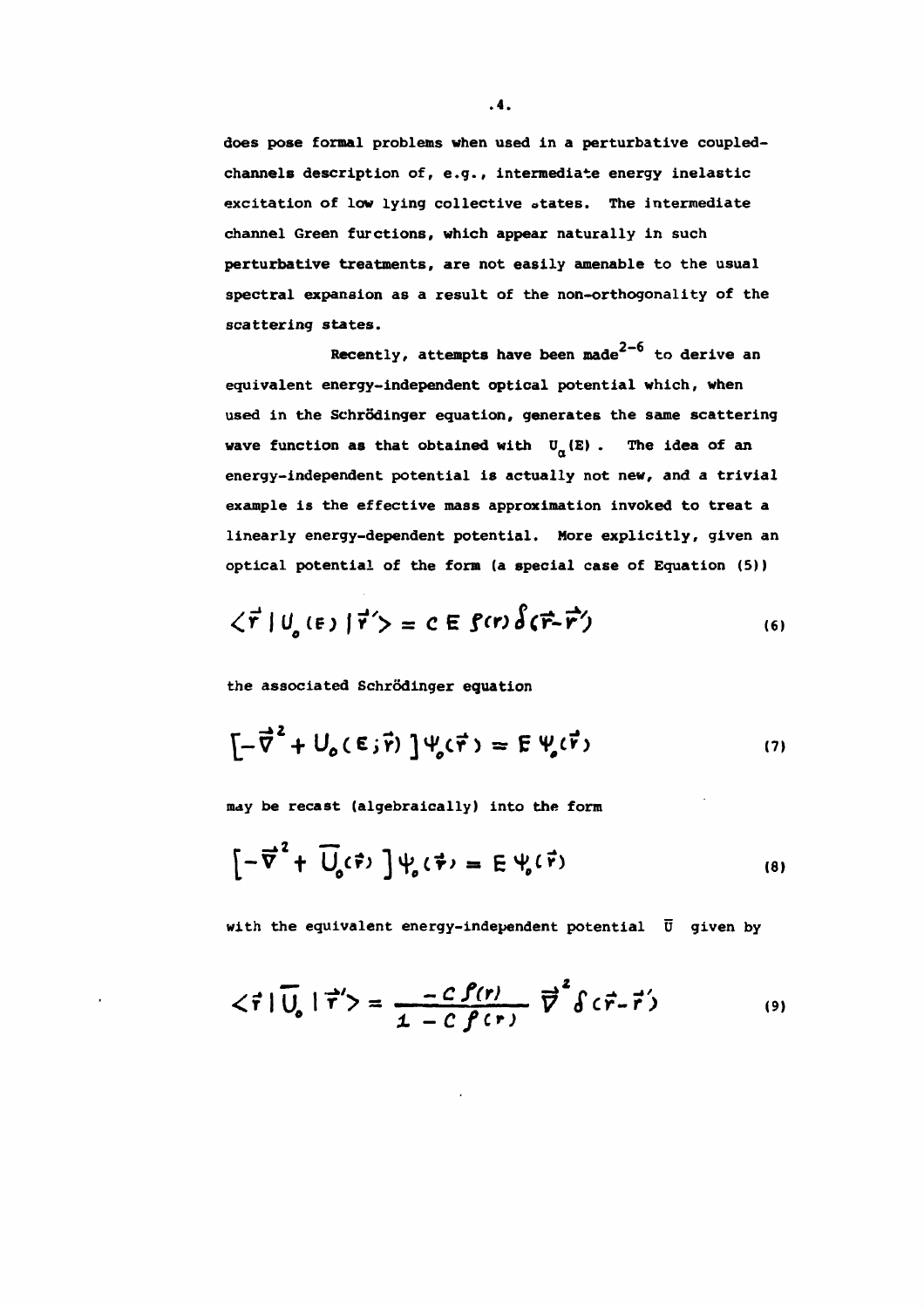**This is non-local and has a complicated interplay between the potential strength (recall that c is complex) and the target geometry. Whereas geometrical properties and dynamical features of U(E) are clearly separated, this is not so in Ü . The complicated coordinate space structure of Ü implies that, even in a rather simple physical situation (as represented by Eg. (6)), energy-independent optical potentials are not amenable to physically-motivated direct phenomenological construction. Further, while U(E) respects the previously mentioned "pheripheral" and "central" (black disc) limits in a strong absorption situation, these constraints associated with gecnetry and unitarity are not observed in expansions of ü .**

**Since an effective procedure for microscopically constructing an optical potential must provide a systematic expansion which can be truncated at a low order, the wavefunction-equivalent energy-independent optical potential is rather unattractive as a focus for theoretical effort in many situations of relevance to nuclear physics.**

**Our paper is intended to be rather pedagogical. Several recent papers have discussed the energy-independent** potential<sup>2-6</sup>. The majority emphasizing the attractiveness of **Ü . Our intent is to offer a somewhat different construction procedure for IT , particularly for the uniform medium, and then to expand on the shortcomings or' such a potential in a more systematic fashion than done abo-e for the simple effective mass example. We do this both by explicit construction of Ü in cases of physical interest and by developing a multiple scattering expansion. The coupled channel theory of U(E) could equally well be used to demonstrate our arguments, but the examples drawn from multiple scattering theory, which has**

**.5.**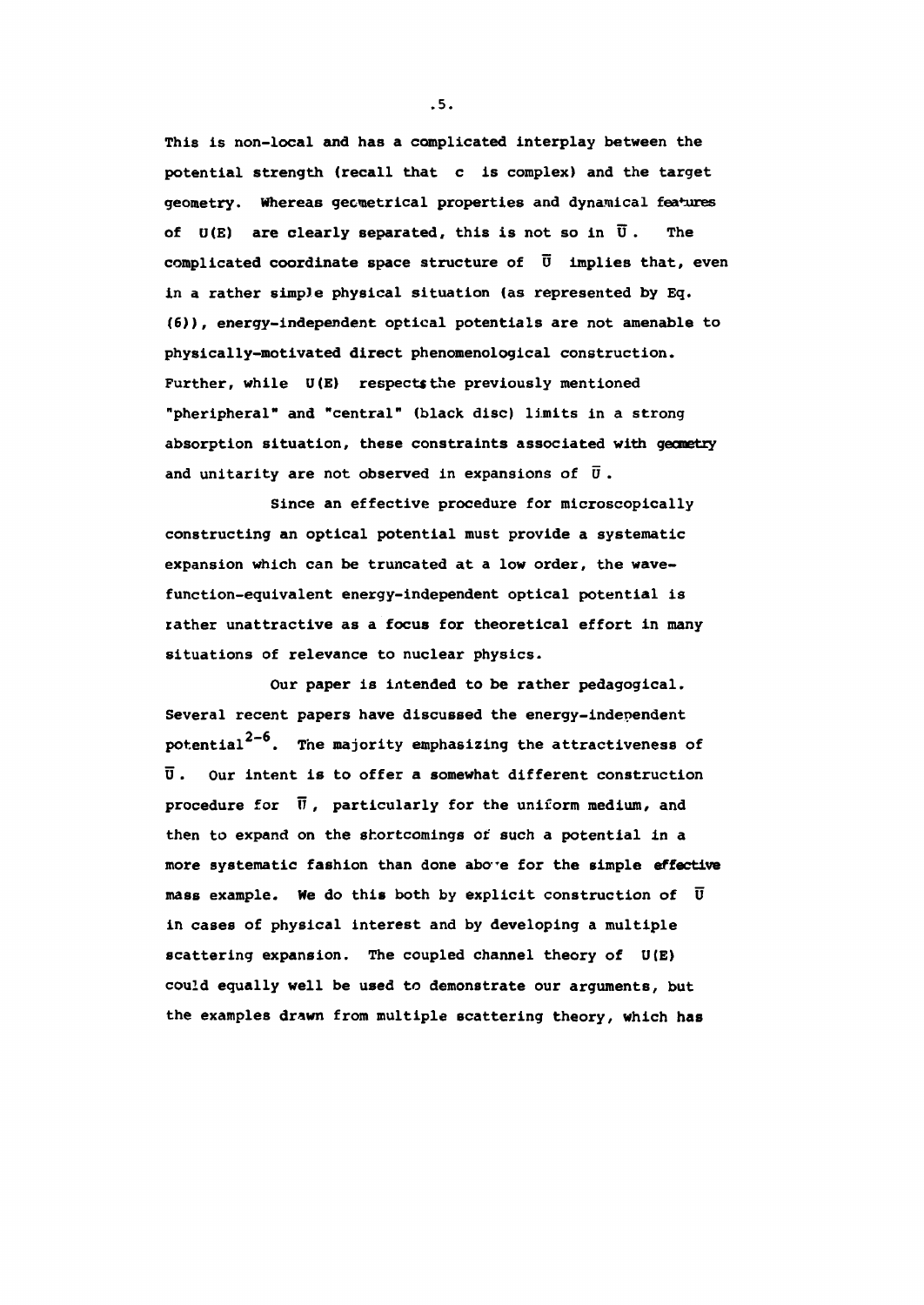**been employed with considerable success at intermediate energies will be sufficient for our purposes.**

**In Section II, we present a simple method for constructing 0 in the infinite medium and discuss two exanples in detail, one a phenomenological local optical potential with quadratic energy dependence, the other a nonlocal optical potential appropriate for intermediate energy pion scattering, In Section III, a general derivation of the energy-independent optical potential is presented, culminating in a recursive expansion of Ü in terms of U(E) . While our methods are slightly different, the first terms in the expansion have been** discussed previously by Ma et al.<sup>6</sup>. We then go on to use this **expansion in a discussion of multiple scattering. The difficulties with reactive content which ensue upon truncating the multiple scattering expansion of Ü are discussed. Section IV contains a summary of our results.**

#### **II. ENERGY INDEPENDENT POTENTIAL FOR OPTICAL PROPAGATION IN A UNIFORM MEDIUM**

**The shortcomings of an equivalent energy-independent optical potential can be seen by constructing Ü for propagation in a uniform medium (i.e., nuclear matter). The Green function is then diagonal in the initial and final momenta**

$$
\langle \vec{p} | G(E_k) | \vec{q} \rangle = (2\pi)^3 \delta(\vec{p} - \vec{q}) G(p; k)
$$
 (10)  
\n $E = k^2$  ;  $2m = 1$ 

**Translational invariance demands that scattering states are**

**.6.**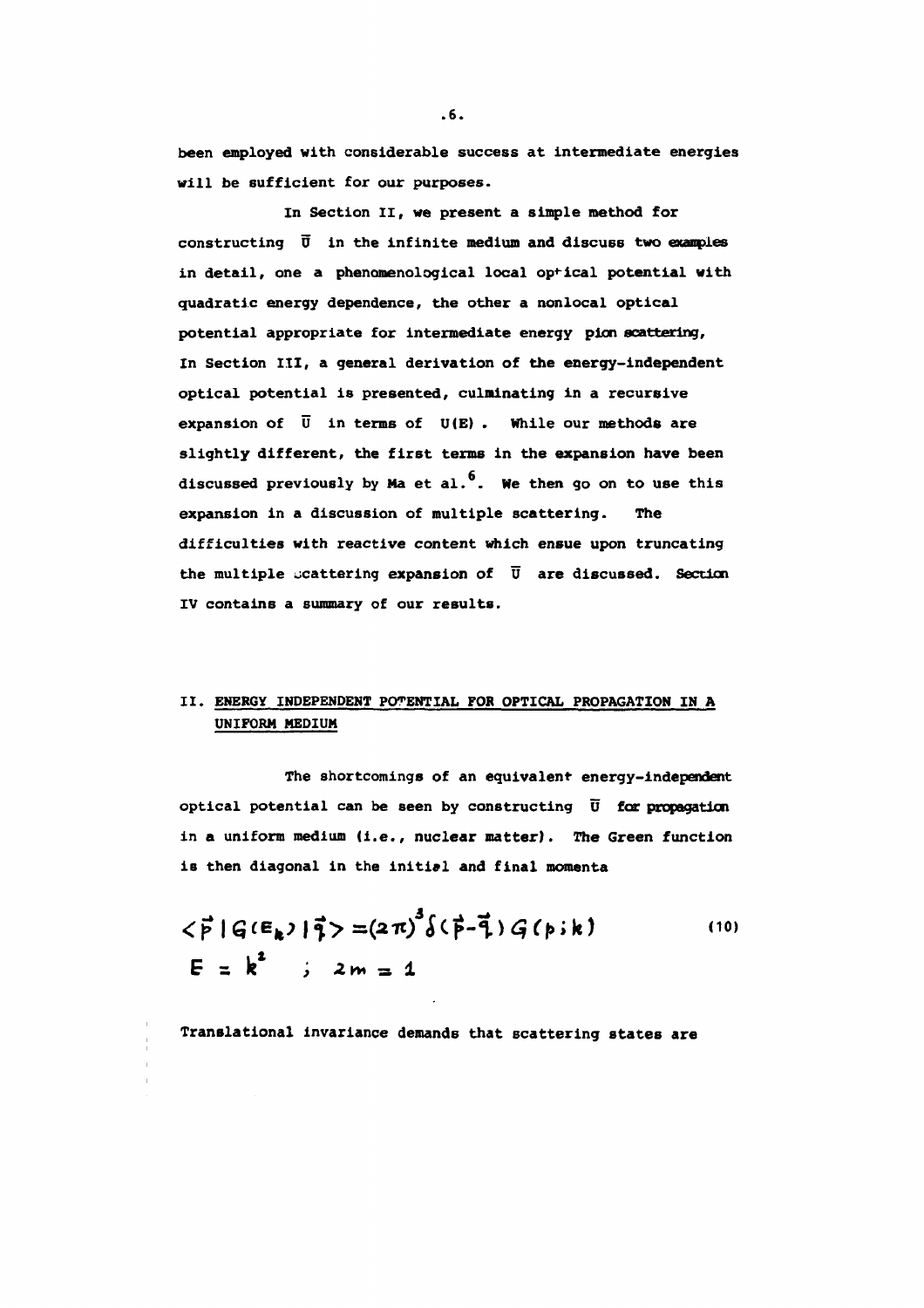**plane waves, with the momentum determined by the poles of the Green function**

$$
G(p; k) = k2 - p2 - U(p; k) = o
$$
 (11)

**Here U(p;k) is the usual energy-dependent complex optical potential (or self energy), with the variation in momentum corresponding to nonlocality. Recall that for scattering one solves the dispersion equation. Eg. (11), for the in-medium** momentum p\*(k) with E=k<sup>2</sup> real. The Green function can then **be re-written as**

$$
G(p;k) = \frac{\delta^{*}(k)}{F^{*}(k^{2} - P^{2})}
$$
 (12)

$$
\chi^{\pi}(k) = \left\{ 1 + \frac{\partial}{\partial p^{\lambda}} U(p, k) \right\}^{-1} = \left( \frac{m_p}{m} \right)_{p = p^{\pi}(k)}
$$
(13)

**The in-medium wave number is complex, with the imaginary part giving the optical damping of the wave function. (Note that the dispersion equation may have multiple eigenmode solutions in general. For simplicity, we shall keep only the optical eigenmode, which is unambiguous for a weak enough potential strength. See Reference 7 for a discussion of the Green function with multiple eigenmodes). The residue at the pole in Eq. (12) defines the effective k-mass<sup>8</sup>.**

The energy-independent potential  $\overline{U}(p)$  is defined **to produce the same pole in p in the associated dispersion equation**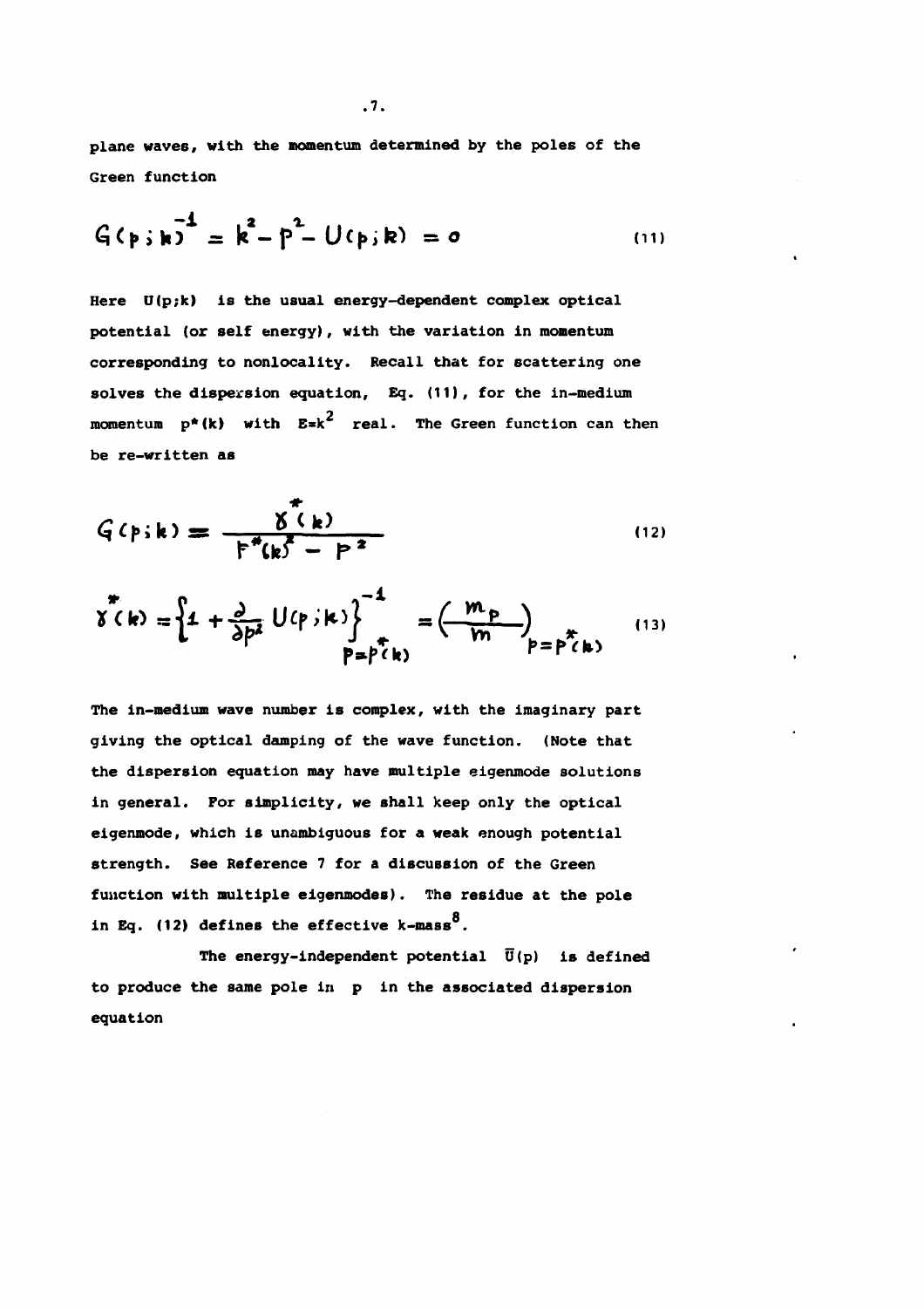$$
\overline{G}(\rho_{jk})^{-1} = k^2 - \rho^2 \cdot \overline{U}(\rho) = 0
$$
 (14)

**The potential is defined easily as**

$$
\overline{U}(\rho) = \overline{R} (\rho)^2 - \rho^2
$$
 (15)

where  $\bar{k}(p)$  is the (complex) solution of Eq. (11) for k with **p real. This solution is generally applicable to calculation** of quasiparticle lifetimes in a Lehman representation of the **Green function, not to a study of optical propagation. The Green function has the form**

$$
G(p; k) = \frac{\overline{\gamma}(p)}{k^2 - \overline{k}^2(p)} = \overline{\gamma}(p) \overline{G}(p; k)
$$
 (16)

$$
\overline{\gamma}(\rho) = \left\{ 1 - \frac{\partial}{\partial k^2} U(\rho, k) \right\}^{-1} = \left( \frac{m}{m_{\epsilon}} \right)_{\epsilon = \overline{k}(\rho)}
$$
(17)

**The Green functions G and G have the same pole, since**  $\overline{k}^2$ ( $p^*(k)$ ) =  $k^2$ , but differ by the effective B-mass<sup>8</sup> evaluated **at the quasiparticle pole. This corresponds to the fact that the energy dependent potential U(p;k) and effective energyindependent potential U(p) are not fully off-shell equivalent.**

We wish to use the formal solution for  $\bar{U}(p)$ , Eq. **(15), to study cases of physical relevance. The simple effective mass result discussed in the introduction is, of course, recovered trivially**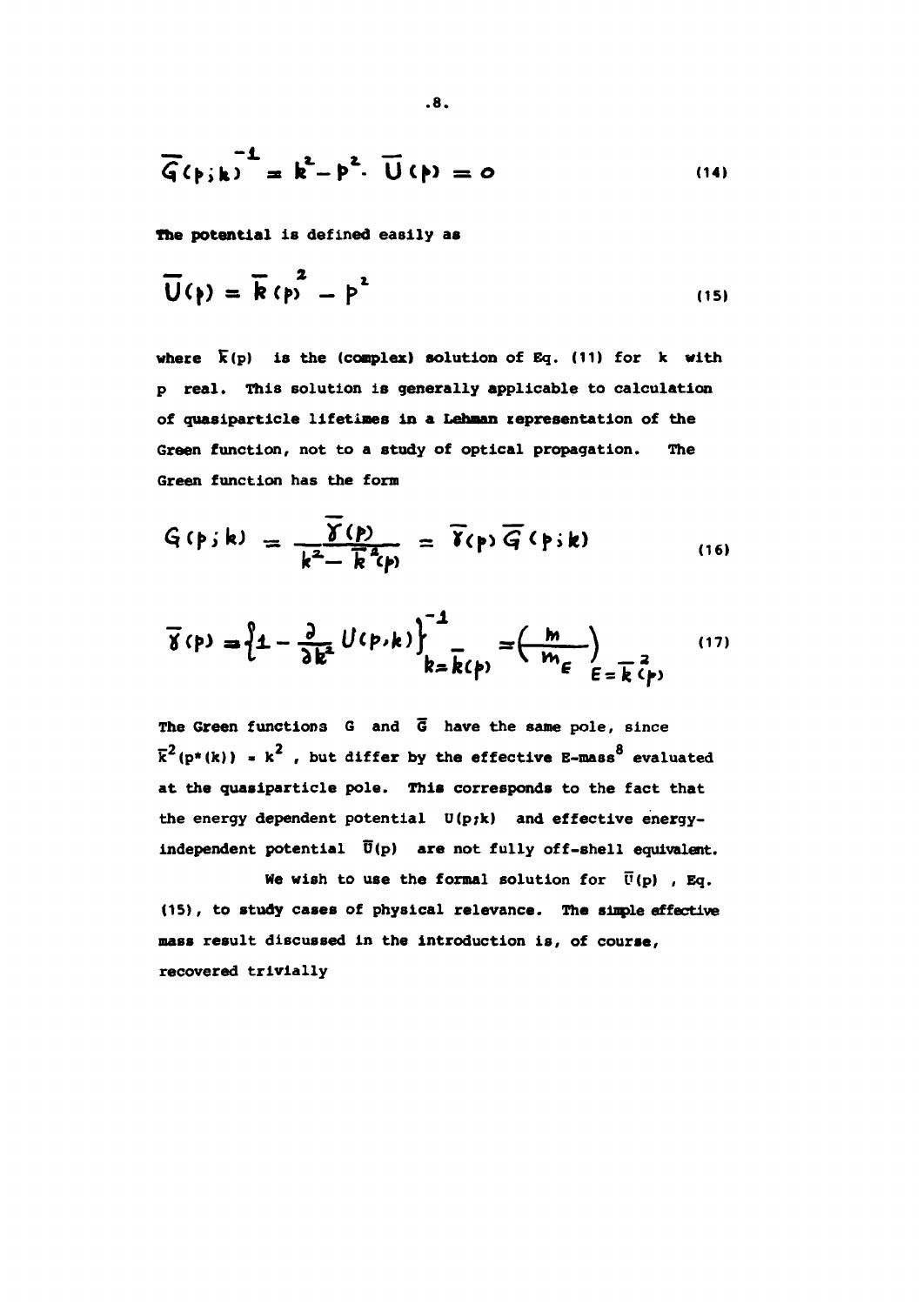$$
\overline{U}(\rho; k) = c k^{2} \rho
$$
\n
$$
\overline{k}^{2}(\rho) = \frac{\rho^{2}}{1 - C \rho}
$$
\n
$$
\overline{U}(\rho) = \frac{c \rho}{1 - C \rho} P^{2}
$$
\n(18)

In the infinite medium,  $p^2$  plays the role of  $-\nabla^2$ , so that **Eqs. (18) and (9) agree. A less trivial example is presented** by a potential with quadratic energy dependence. Bauer et al.<sup>9</sup> have suggested this form for nucleon scattering with E & 200 MeV, **have together with a theoretical justification related to the** effective mass. Ma et al.<sup>6</sup> state that the quadratic term, since it is weak, should not modify  $\overline{U}$  very much. This statement should be viewed with caution. To show this simply, we take a **should be viewed wiúh caution. To show this simply, we take a**

$$
U(\rho : k) = C_0 E_0 + C_1 E + C_2 E^2 / E_0 \qquad \rho E = k^2
$$
 (19)

where the  $C_1$  are dimensionless strength parameters and  $E_0$  is **an energy scale parameter. He obtain**

$$
\overline{U}(p) = E_0 \frac{(1 - C_1) - (1 - C_1)^2 - 4C_1(C_0 + p^2/E_0)}{2C_2}
$$
\n
$$
= p^2 \tag{20}
$$

$$
\frac{C_{0} E_{0}}{\frac{C_{2} + 0}{1 - C_{1}} \left[1 + \frac{C_{2} C_{0}}{1 - C_{1}}\right] + \frac{C_{1}}{1 - C_{1}} \left[1 + \frac{2 C_{2}}{C_{1}(1 - C_{1})^{2}}\right] \beta^{2}
$$
\n
$$
+ \frac{C_{2}}{(1 - C_{1})^{2}} \frac{\beta^{2}}{E_{0}} + \mathcal{O}(C_{2}^{2}) \qquad (21)
$$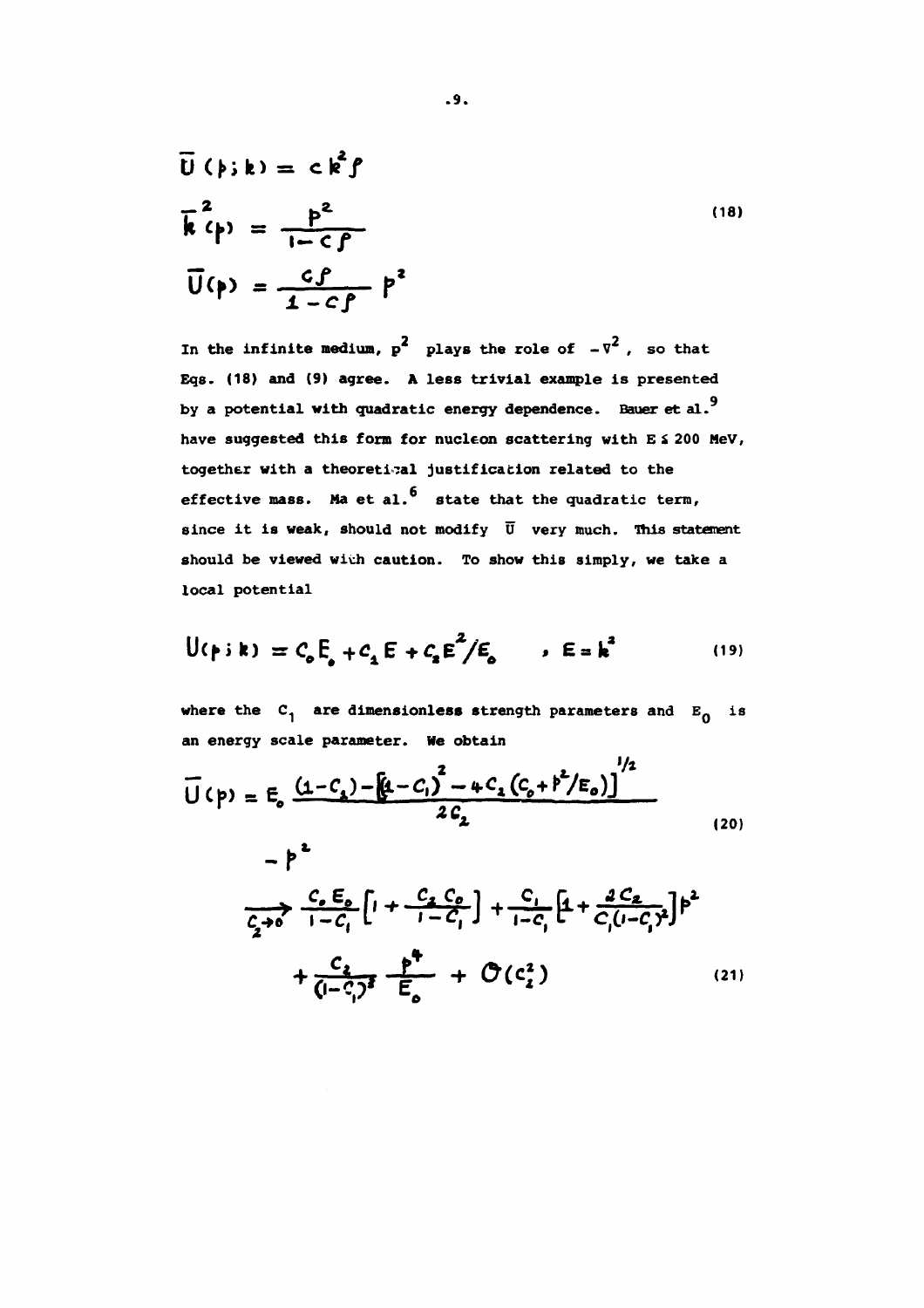**Clearly, there is a very complicated interplay in Ü, Eq. (20<sup>y</sup>, among the various terms in U , Eq. (19). In particular, the energy independent term C\_ is not isolated** as a separate term in  $\overline{U}$ . Even though  $C_2$  may be small, it **may produce a large effect in Ü by "interference" with a** large energy-independent potential; for example, the  $\frac{C_2 C_0}{1-C_1}$ **coefficient in the local piece of U may be significant (compared to one) even for a small C2 . Of course, the quadratic term in U becomes large at sufficiently high energy for small** but finite  $C_2$ , so that one may not be surprised that  $\overline{U}$ , **which must reproduce the wavefunction associated with U at** all energies, is strongly influenced by  $C_2$ . One may attempt **to circumvent this problem by introducing arbitrary high energy cut off in the original optical potential. However, even in cases where this is allowed by the physics, the fact remains that individual contributions to U(E), which generally have** well defined physical content, are completely entangled in  $\bar{u}$ ; **this includes any energy-independent contribution to U(E) . Thus, one has no real guidance for microscopic theory for direct phenomenoiogical construction of Ü.**

**Another instructive example may be drawn from multiple scattering theory. We take a first-order energydependent optical potential (as in Equation (5)) with a resonant -dominated projectile-nucleon transition matrix modeled after that appropriate for intermediate energy pion scattering**

$$
U(p, k) = \frac{k_o}{\lambda_R} \frac{\mu \Gamma}{k^2 - k_o^2 + i \frac{k^2}{k_o^2} \mu \Gamma - \frac{\mu}{M_a} p^2}
$$
 (22)

Here,  $k_0$  corresponds to the resonant  $\pi N$  c.m. momentum and  $\Gamma$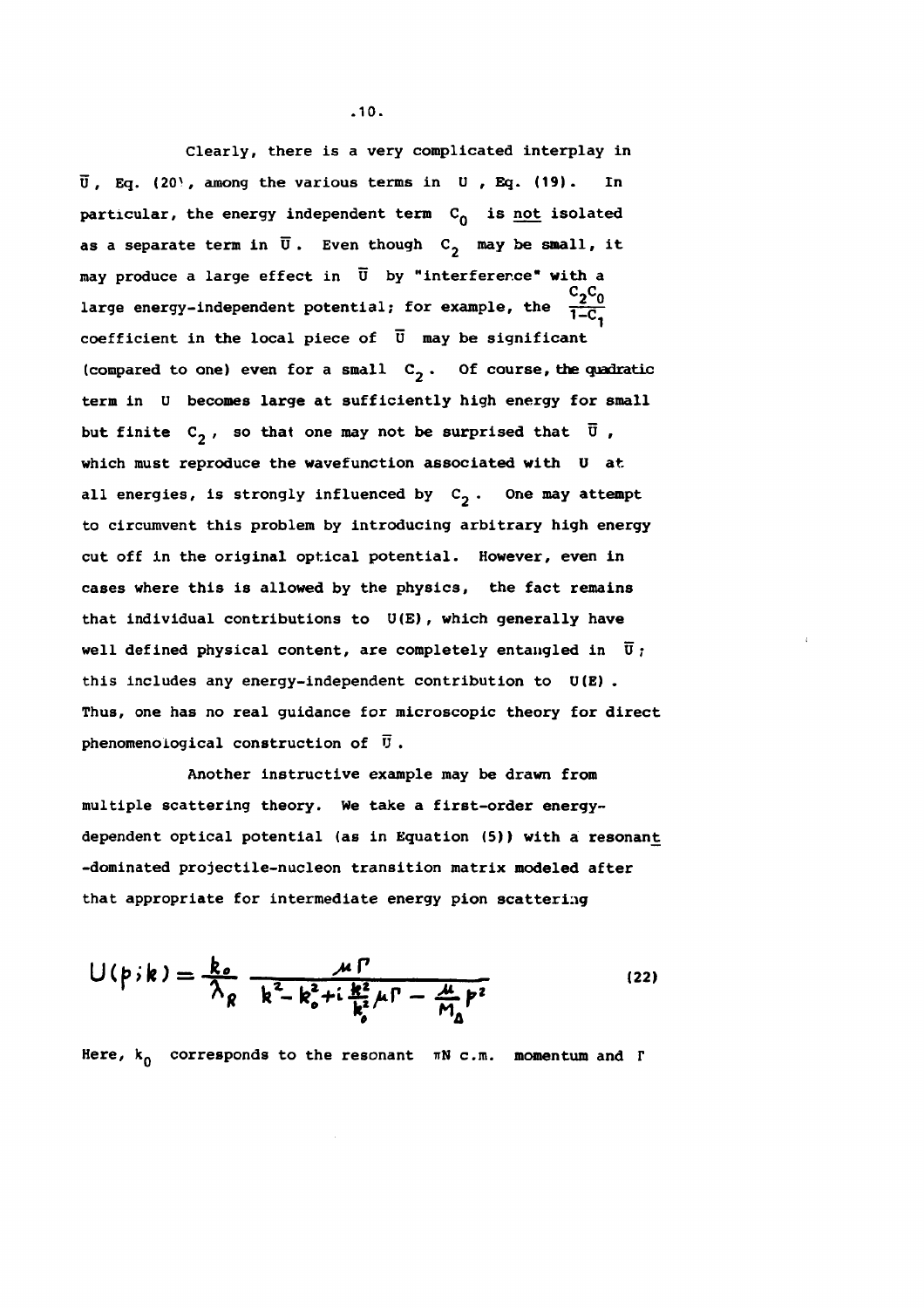to the resonance width. We take  $k_0 = 1.25$  fm<sup>-1</sup>,  $\Gamma = .55$  fm<sup>-1</sup>, pion mass  $\mu = .7$  fm<sup>-1</sup>, and resonance mass  $M_A = 6.2$  fm<sup>-1</sup> **(note that this is not a particularly narrow resonance). The k dependence of the width has been taken for convenience. The p term in the denominator corresponds to intermediate propagation of the resonance and produces a corresponding nonlocality in the energy-dependent potential:**

$$
\langle \vec{r} | U_k | \vec{r}' \rangle = U_k(s) = \int \frac{d\vec{P}}{(a\pi)^3} e^{\vec{i} \vec{P} \cdot \vec{S}} U(\vec{r}) k
$$
  

$$
\longrightarrow -\frac{k_e}{\lambda_R} M_p \frac{e^{0.5}}{+ \pi s} , \vec{S} = \vec{r} \cdot \vec{r}'
$$
 (23)

$$
\rho_o^2 \equiv \frac{M_{\Delta}}{\mu} \left[ k^2 - k_o^2 + i \frac{k^2}{k_o^2} \mu \Gamma \right]
$$
 (24)

**Using Equation (15), the exact wavefunction-equivalent energyindependent potential is, in momentum representation,**

$$
\overline{U}(\rho) = \frac{1}{2} (p^2 \phi^2) \Big[ 1 + \frac{4 \zeta}{(p^2 \phi^2)^2} \Big]^{2} - \frac{1}{2} (p^2 \phi^2)
$$
 (25)

$$
Q^2 = \frac{k_o^2 + \frac{\mu}{M_A} p^2}{1 + i \mu \Gamma / k_o^2}
$$
 (26)

$$
\zeta = \frac{k_e \mu \Gamma / \lambda_R}{1 + i \mu \Gamma / k_o^2}
$$
 (27)

**The coordinate space representation Ü(s) is shown in Figure 1** for several values of  $\lambda_R$ . This parameter, which determines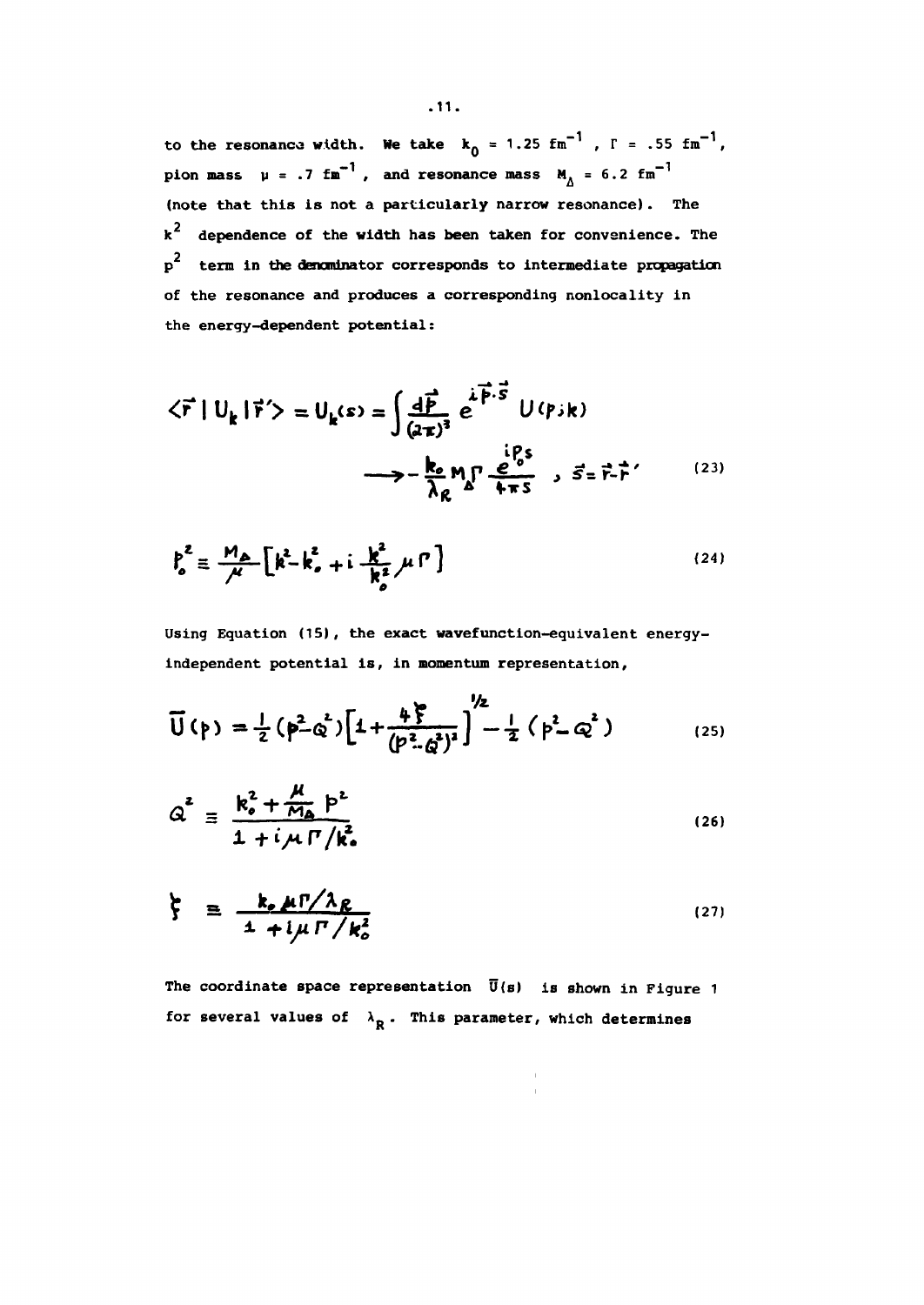the strength of  $U(p,k)$ , corresponds to the mean free path at **resonance for pion propagation in nuclear matter. For normal** nuclear matter density, the mean free path is  $\lambda_{\rm b}$  = 1 fm. We **see from Figure 1 that the range of the nonlocality depends strongly on the strength of the optical potential. This follows from the fact that the exact Ü , Equation (25), is nonlinear in the strength parameter Ç . Furthermore, note that the** imaginary part of  $\overline{U}(s)$  changes sign. These results point out **the difficulties with phenomenclogical forms for Ü : even with a rather simple picture, 0 has a complicated structure not obviously rtlated to the underlying physics.**

**This difficulty is reinforced by examining the M. -» • limit of the model problem. The energy-dependent potential \l&) is local in this limit; see Equations (23) and (24). Surprisingly, the energy-independent potential Ü(s) becomes even more nonlocal, as shown in Figure 1. In fact, this peculiar behavior can be seen in the lowest order term of U :**

$$
\overline{U}^{(1)}(p) = U(p,p) = \frac{\xi}{p^2 - Q^2}
$$
 (28)

$$
\overline{U}^{(1)}(s) = \frac{k_o \mu \Gamma / \lambda_R}{1 - \frac{\mu}{M_h} + i \frac{\mu \Gamma}{k_o^2}} \frac{e^{-i \alpha s}}{4 \pi s}
$$
(29)

$$
\alpha^{2} = \frac{k_{0}^{2}}{1 - \frac{R}{M_{\Delta}} + i \frac{\mu \Gamma}{R_{\Delta}^{2}}}
$$
\n
$$
\frac{k_{0}^{2} \left\{ \frac{1 - i \mu \Gamma / k_{0}^{2}}{1 + (\mu \Gamma / k_{0}^{2})^{2}} + \frac{\mu}{M_{\Delta}} \frac{1 - (\mu \Gamma / k_{0}^{2})^{2} - 2i (\mu \Gamma / k_{0}^{2})}{\left[ 1 + (\mu \Gamma / k_{0}^{2})^{2} \right]^{2}} \right\}}{1 + \cdots}
$$
\n(30)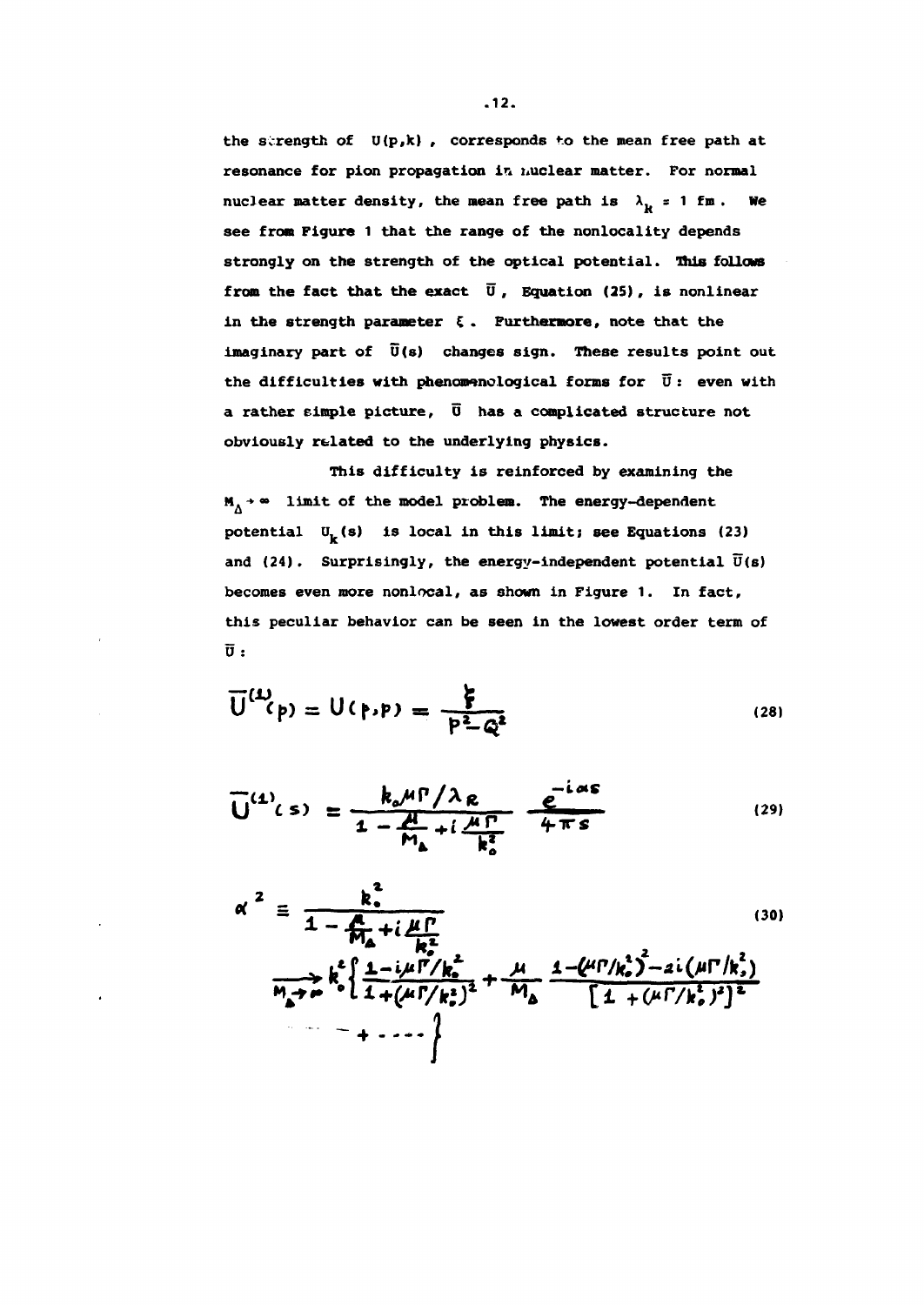As M<sub>A</sub> increases, a decreases, corresponding to greater non**locality. The energy-independent optical potential Ü has a hopelessly complicated, non-intuitive structure.**

**Finally, we comment on the nonlocality structure for the case of rapid energy dependence in U(E) . This situation occurs in our simple model in the limit**  $\Gamma \div 0$ **.** As already **noted, the nonlocality in the energy-dependent optical potential is directly associated with the underlying physics. For Equations (22) and (23), the nonlocality range is associated with the propagation distance of the resonance**  $d = 2k_0/M_A\Gamma$ **. For example,** in the limit  $m_A + \infty$ ,  $\Gamma + 0$  with d fixed, we still have

$$
U_{k_o}(s) \sim e^{-S \sqrt{k_o/d}}
$$
 (31)

**i.e., the nonlocality is still finite and characterized by the resonance decay length. On the other hand, the rapid energy dependence in O(p,k) generates rapid momentum dependences in D , and thus a long-range nonlocality not associated with the underlying reaction dynamics. For example, we obtain**

$$
\overline{U}^{(1)}(s) \sim e^{-S(\mu \Gamma/2k_o)} = e^{-\frac{S}{d}(\frac{\mu}{M_a})}
$$
\n(32)

**in the limit described above, meaning that the nonlocality becomes infinite in range. These conclusions are clearly independent of the specific model considered here. He note that, even with the less stringent requirement of phase shift equivalence, the energy-independent potential may develop** similar pathological momentum dependence<sup>10</sup>.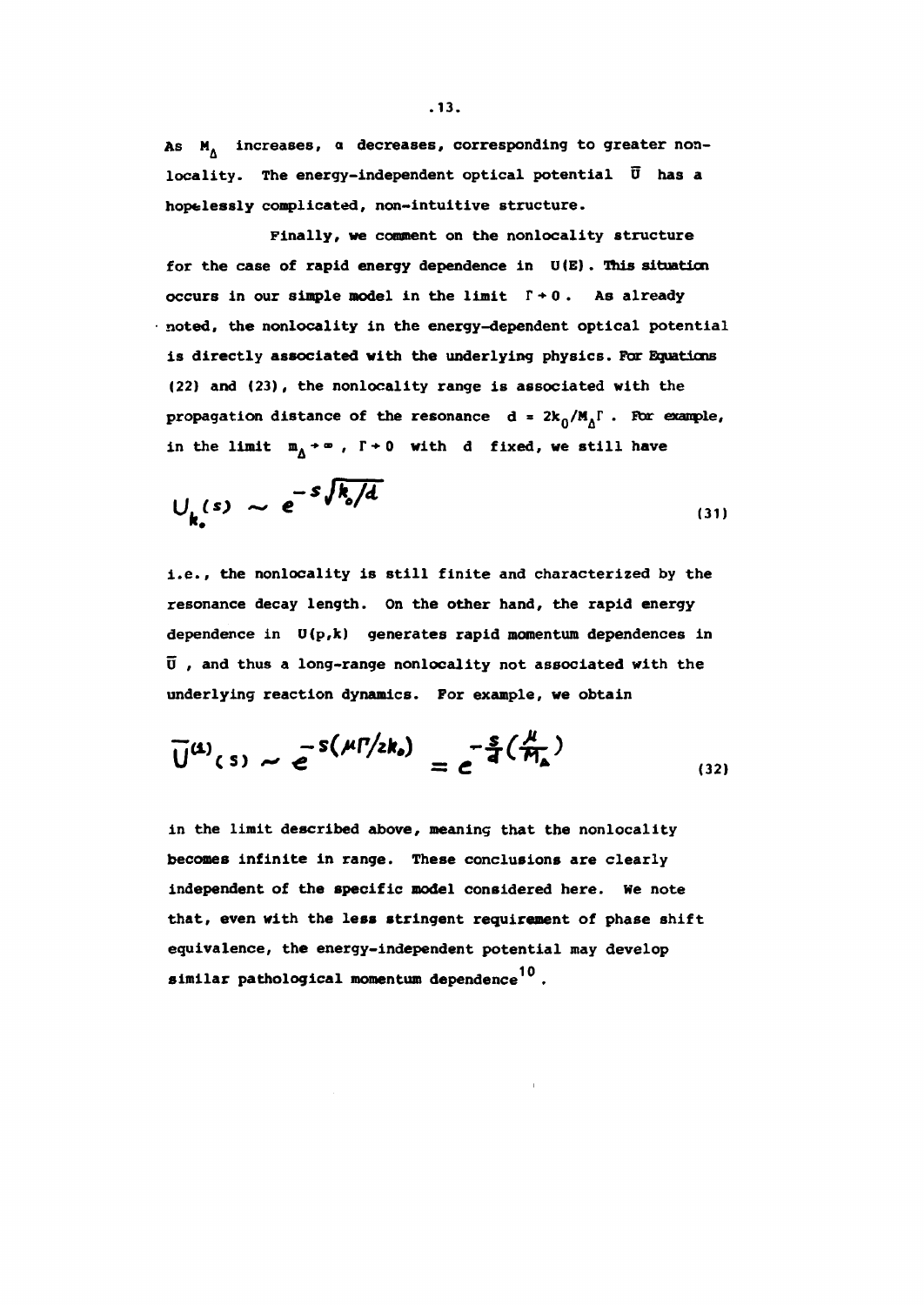#### **III. ENERGY INDEPENDENT POTENTIAL FOR FINITE SYSTEMS AND THE MULTIPLE SCATTERING EXPANSION**

**We start this chapter with a formal derivation of the wavefunction equivalent energy independent optical potential, appropriate for scattering from a finite system. Many of the** results here are not new<sup>3-6</sup>, although our discussion differs **somewhat from those previously given; in particular, the synoetry properties of Ü for scattering with spin are discussed. We present a recursive expansion for**  $\overline{U}$  **in terms of**  $U(E)$  **and then apply this to a discussion of the multiple scattering** expansion, demonstrating again the shortcomings of  $\overline{0}$  as a **vehicle for theoretical studies of hadron-nucleus scattering.**

**The energy independent potential equivalent to D(E) for incoming scattering states is defined by the relation**

$$
\overline{U}_{+} | \Psi_{\vec{k}}^{\mathfrak{m}} \rangle = U(\epsilon_{\mathfrak{m}}) | \Psi_{\vec{k}}^{\mathfrak{m}} \rangle
$$
\n(33)

To solve for  $\vec{U}_{+}$ , we introduce the dual states  $\langle \vec{\psi}_{\vec{\lambda}}^{(+)} |$ , **defined such that**

$$
\left\langle \widetilde{\Psi}_{\frac{1}{2}}^{(4)} | \Psi_{\frac{1}{k}}^{(4)} \right\rangle = \left( 2\pi \right)^3 \left( \widetilde{q} - \widetilde{k} \right)
$$
 (34)

**A formal expression for U+ follows directly, namely**

$$
\overline{U}_{+} = \int \frac{d\vec{k}}{(2\pi)^{3}} U(\epsilon_{k}) |\Psi_{\vec{k}}^{(+)}\rangle \langle \Psi_{\vec{k}}^{(+)}|
$$
\n(35)

**He shall assume that there are no band states (see Reference 6 for a discussion of Ü with presence of bound states), so**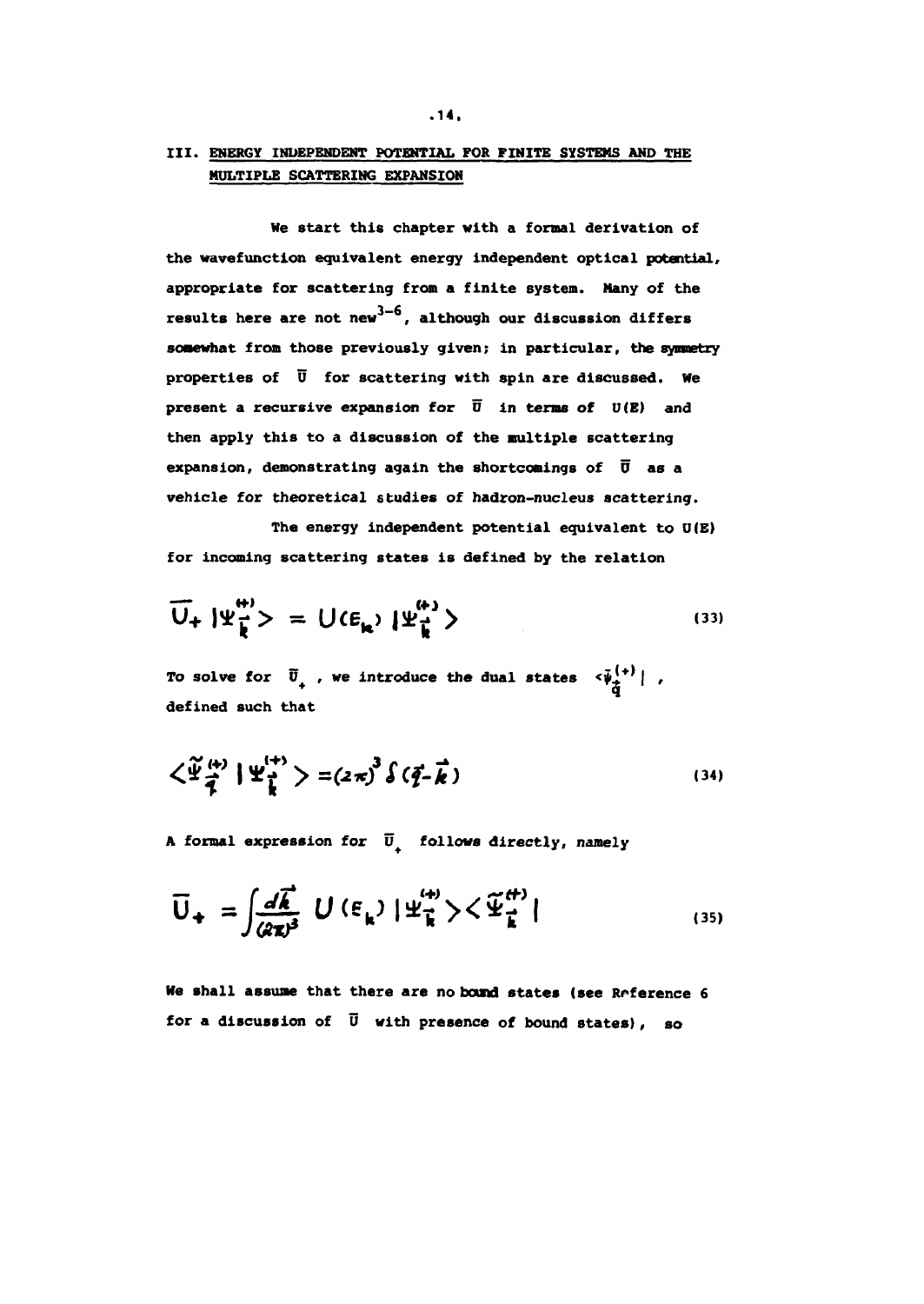**Ü is unique by construction. We stress that the dual statss**  $\langle \hat{\psi}^{(+)} |$  are not identical with the dual states normally employed **in low energy nuclear reaction theories . In these theories, the optical potential is assumed, in conflict with Equation (1), to be energy indepenendet albeit complex. With this assumption, the dual states are given simply by the solution of the Schrodinger equation with 0 replaced by U<sup>+</sup> and with incoming boundary conditions. With an energy-dependent potential, the dual state can be obtained only with solution of an integral equation,** which we now derive. The scattering parts of  $|\psi_k^{(+)}\rangle$  $\langle \tilde{\psi}^{(+)} |$  are defined by

$$
\left\langle \vec{P} \, | \, \Psi_{\vec{k}}^{(+)} \right\rangle \equiv (2 \pi)^3 \hat{\delta} (\vec{P} - \vec{k}) + \varphi_{\vec{k}}^{(+)} (\vec{P}) \tag{36}
$$

$$
\langle \tilde{\Psi}_{\vec{q}}^{^{(4)}} | \vec{P} \rangle \equiv (2\pi)^3 \hat{\delta} (\vec{p} - \vec{q}) - \widetilde{\phi}_{\vec{q}}^{^{(4)}} (\vec{p})
$$
 (37)

**The orthogonality relation, Equation (34), then gives**

$$
\widetilde{\phi}_{\vec{k}}^{(4)}(\vec{k}) = \phi_{\vec{k}}^{(4)}(\vec{\zeta}) - \int \frac{d\vec{F}}{(2\pi)^3} \phi_{\vec{k}}^{(4)}(\vec{F}) \widetilde{\phi}_{\vec{k}}^{(4)}(\vec{F})
$$
\n(38)

**Since the scattering part of the incoming scattering wavefunction is given by**

$$
\phi_{\vec{k}}^{(4)}(\vec{F}) = \langle \vec{F} | G_{\rho}(\varepsilon_{\vec{k}}^{+}) \mathcal{T}(\varepsilon_{\vec{k}}^{+}) | \vec{k} \rangle
$$
  

$$
\equiv \langle \vec{F} | \omega (\varepsilon_{\vec{k}}^{+}) | \vec{k} \rangle
$$
 (39)

**we have the formal solution of Equation (38)**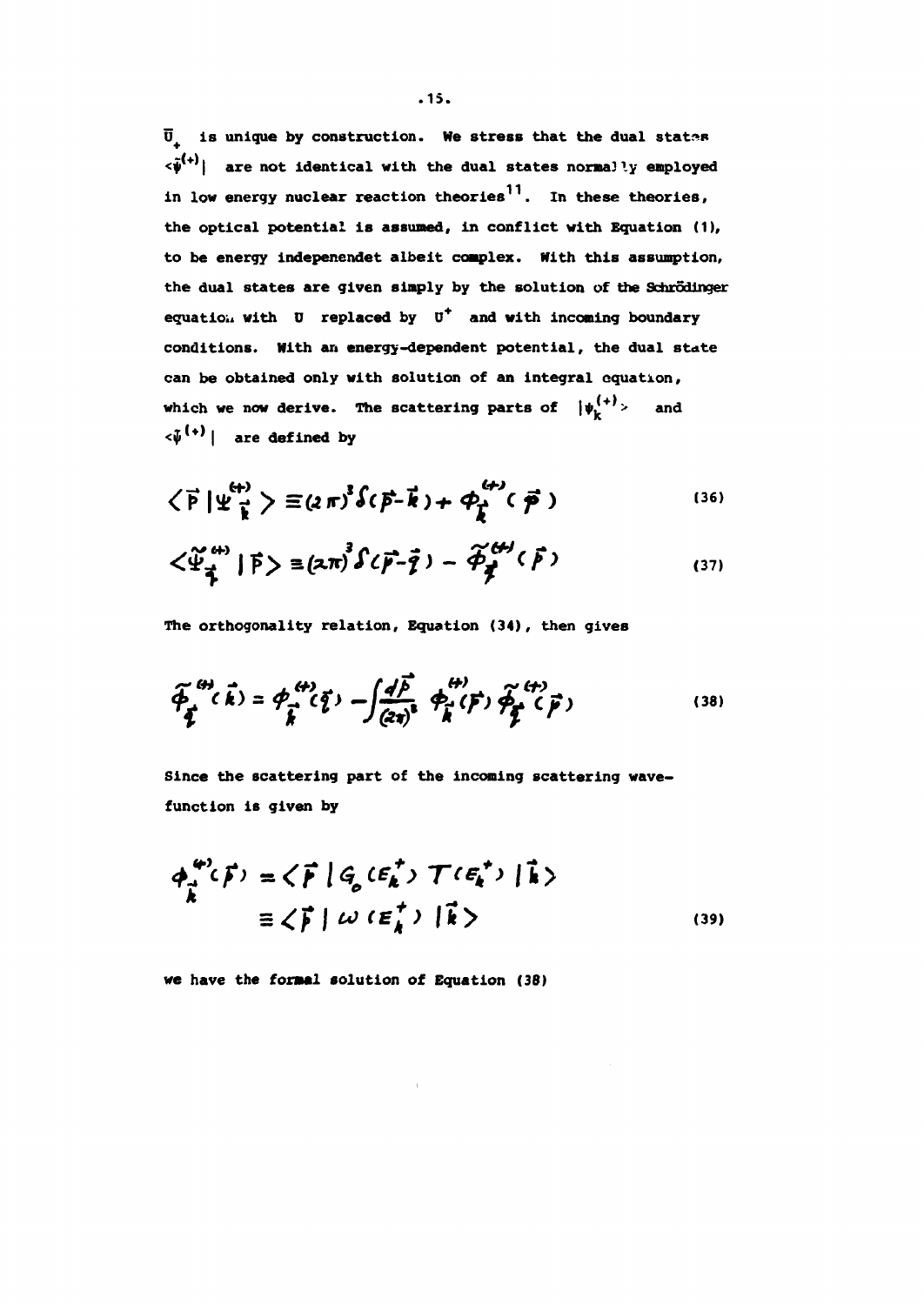$$
\widetilde{\Phi}_{\mathbf{A}}^{(4)}(\vec{k}) = \langle \vec{\xi} | -\frac{1}{1 + \omega(\epsilon^2 \hat{\vec{p}})} \omega(\epsilon_{\mathbf{A}}) |\vec{k}\rangle
$$
 (40)

**A Here, /\*** is the momentum operator acting to the right. This **has a clear meaning in a power series expansion**

$$
\widetilde{\varphi}_{\vec{k}}^{(4)}(\vec{k}) = \langle \vec{\xi} | \omega (\xi_{\vec{k}}) | \vec{k} \rangle - \int \frac{d\vec{b}}{(2\pi)^3} \langle \vec{\xi} | \omega (\xi) | \vec{r} \rangle
$$
\n(41)

**From Equation (35), we have the matrix elements of**  $\overline{0}_i$ **:** 

$$
\langle \vec{F} | \vec{U}_{+} | \vec{q} \rangle = \langle \vec{F} | T \ell \epsilon_{\vec{q}} \rangle |\vec{q} \rangle - \int \frac{d\vec{k}}{(2\pi)^3} \langle \vec{F} | T \ell \epsilon_{\vec{k}} \rangle |\vec{k} \rangle |\vec{q} \rangle^{(42)}
$$

Unfortunately, solution of the integral equation of  $\tilde{\phi}^{(+)}$ , **Equation (38), is generally rather difficult, partly because of the peculiar intertwining of energy and momentum arguments seen in the expansion, Equation (41). We shall return to a "Born" expansion of U+ below.**

**We have been careful to state that**  $\overline{U}$  **is the equivalent potential only for incoming scattering state. In general, a different potential must be defined for outgoing waves**

$$
\langle \Psi_{\vec{k}}^{(-)} | \vec{U}_{-} = \langle \Psi_{\vec{k}}^{(-)} | U(E_{\vec{k}})
$$
\n(43)

The development given above for  $\overline{U}_{\perp}$  can be repeated for  $\overline{U}_{\perp}$ , **with the result**

$$
\langle \vec{F} | \vec{U}_{-} | \vec{\tau} \rangle^{\star} = \left\{ \langle \vec{F} | \vec{U}_{+} | \vec{F} \rangle \right\}_{U \to U^{\dagger}}
$$
\n(44)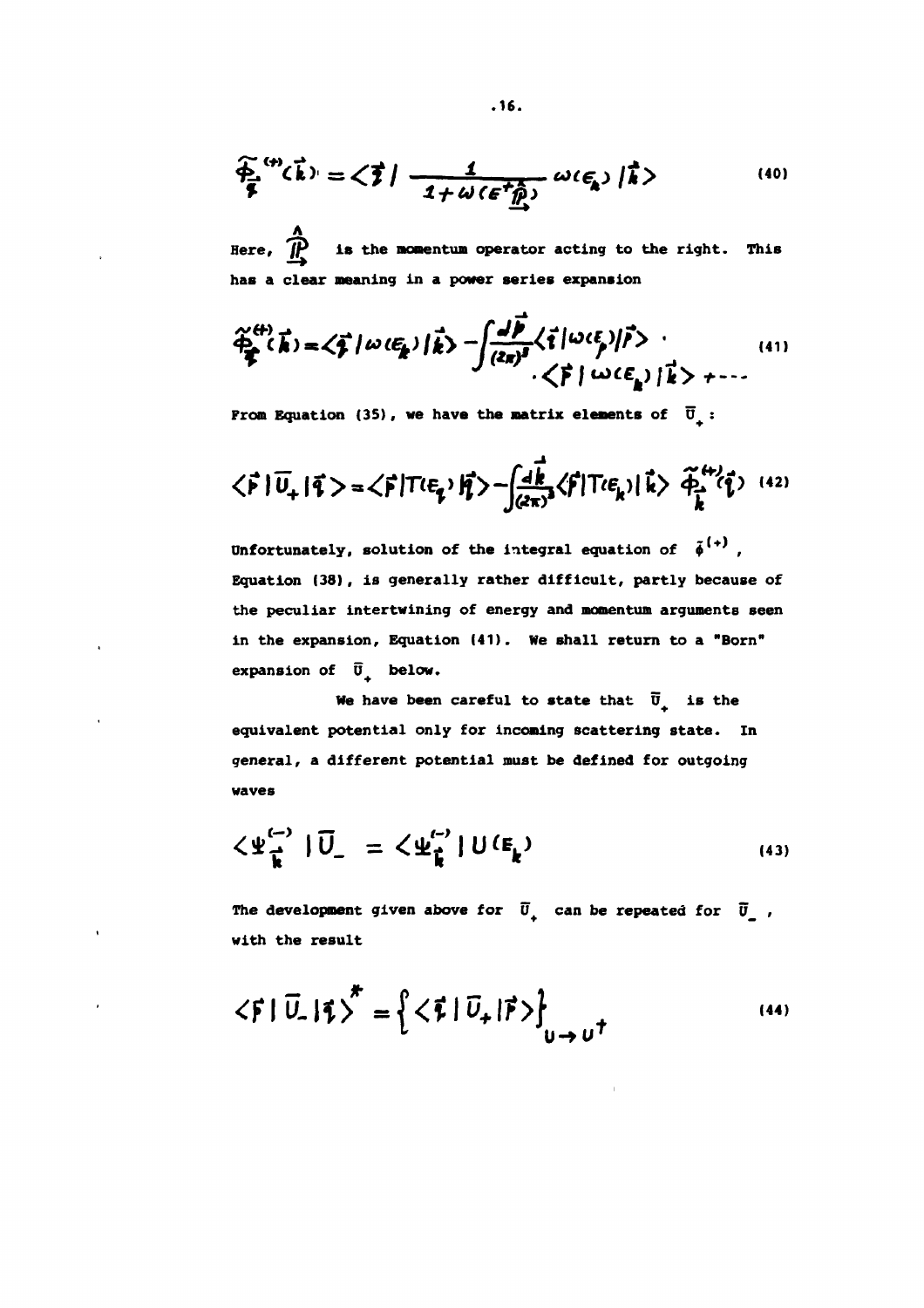**The expression on the right hand side means that U(E) should be replaced by U<sup>+</sup>(E) everywhere on the right hand side of Equation (42), i.e., in**  $T(E)$  **and in**  $\tilde{\phi}^{(+)}$ **. For scattering** of spin-zero particles, the symmetry  $\langle \vec{p} | U(E) | \vec{q} \rangle = \langle \vec{q} | U(E) | \vec{p} \rangle$ , **together with Equation (44), implies that**  $\leq \vec{p}|\vec{u}_\perp|\vec{q}$  **=**  $\leq \dot{q}|\vec{u}_\perp|\vec{p}$  **. However, this does not apply in general. For example, the optical potential for scattering**  $\text{spin} - \frac{1}{2}$  **and**  $\text{spin-zero}$ **particles can be written as**

$$
\langle \vec{\mathbf{q}} | U(\epsilon) | \vec{\mathbf{p}} \rangle = V_o(q^2, p^2, \vec{\mathbf{q}} \cdot \vec{\mathbf{p}}; \epsilon) + V_o(q^2, p^2, \vec{\mathbf{q}} \cdot \vec{\mathbf{p}}; \epsilon) i \hat{q} \times \hat{\mathbf{p}} \cdot \vec{\mathbf{q}} \qquad (45)
$$

**The relation given by Equation (44) can be seen already in the** first order contribution to  $\overline{U}_\pm$  in an expansion in powers of **U(E):**

$$
\langle \vec{r} | \vec{U}^{(4)}_{+} | \vec{r} \rangle = \bigvee_{o} \langle \vec{r}, \vec{p}, \vec{e}, \vec{p}, \in_{\mathfrak{q}} \rangle + \bigvee_{\mathfrak{q}} \langle \vec{r}, \vec{p}, \vec{e}, \vec{p}, \in_{\mathfrak{q}} \rangle \; i \; \hat{\beta} \times \hat{q} \cdot \vec{\sigma}
$$
\n
$$
\langle \vec{r} | \vec{U}^{(4)}_{-} | \vec{p} \rangle = \bigvee_{o} \langle \vec{q}, \vec{p}, \vec{q}, \vec{p}, \in_{\mathfrak{q}} \rangle + \bigvee_{\mathfrak{q}} \langle \vec{q}, \vec{p}, \vec{p}, \vec{p}, \in_{\mathfrak{p}} \rangle \; i \; \hat{\mathfrak{p}} \times \hat{p} \cdot \vec{\sigma}
$$
\n
$$
(46)
$$

This relationship between central and spin-orbit terms in  $\vec{U}_{\pm}$ **persists to all orders, as implied by Equation (44) , although it must be stressed that the central (spin-orbit) term in the** full  $\vec{\mathbf{U}}$  will include contributions from  $V_1$  ( $V_0$ ) in higher order. We conclude that  $\overline{U}_1$ , constructed form Equation (35), is unique<sup>6</sup> (in the absence of bound states) but not symmetric. **This is in contrast with phase-shift-equivalent energy-independent potential, which are symmetric but non-unique.**

**Our thrust will now be to understand the relationship of Ü to a microscopic theory of the optical potential. He shall use the multiple scattering theory, which is highly**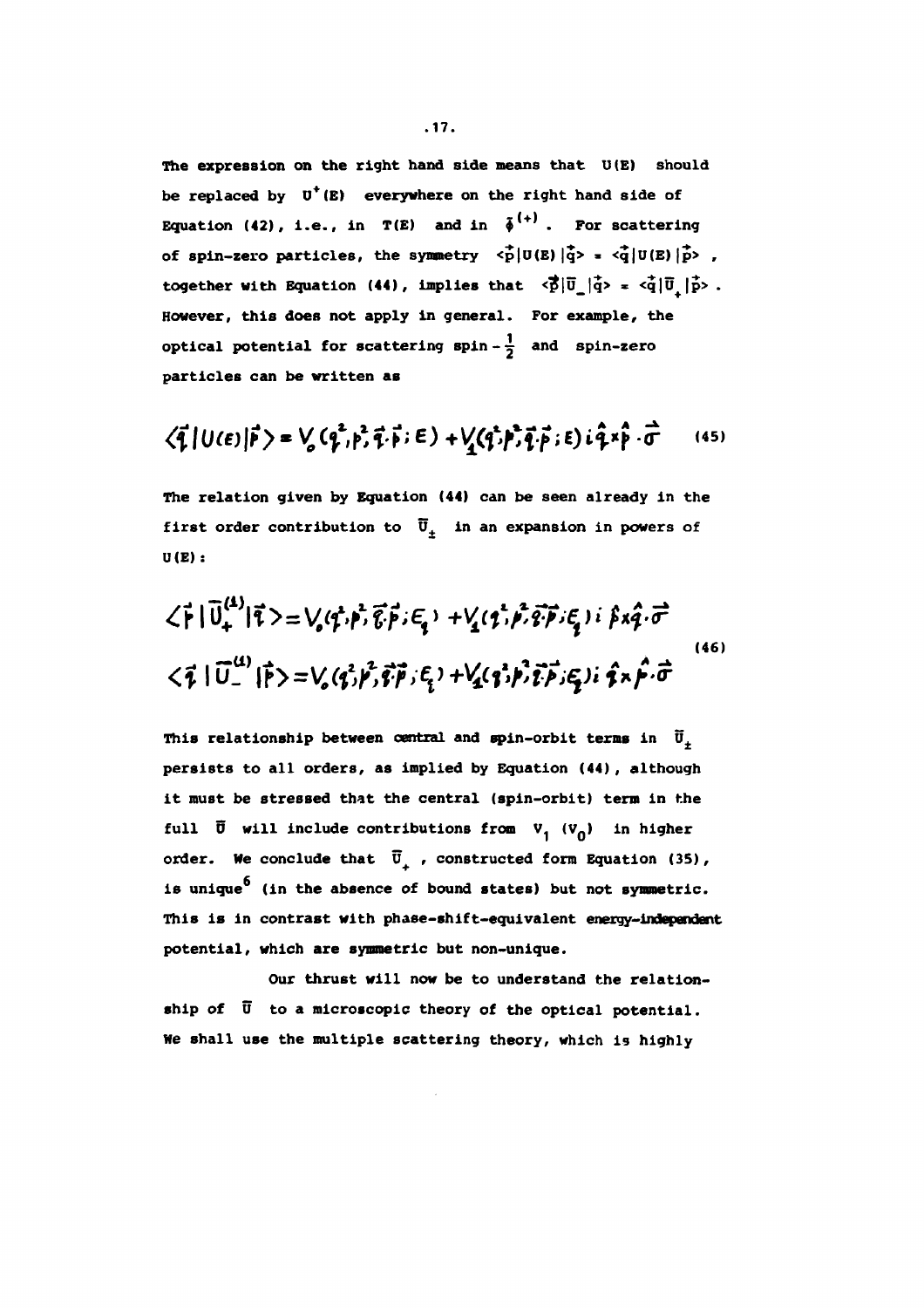**developed and quite successful. For this purpose, and to show nore directly the relationship of Õ and U(E), it is useful to expand Equations (42), (38) and (39) and T(B) in of O(B) . We obtain a recursive expression**

$$
\langle \vec{r} | \vec{U}_{+} | \vec{r} \rangle = \int \frac{d\vec{r}}{(4\pi)^3} \langle \vec{r} | \sum_{n=0}^{\infty} A_n(\vec{r}, \vec{q}') | \vec{r} \rangle \langle \vec{r} | U^{\ell}(\vec{r}_{1}) | \vec{r} \rangle
$$
 (47)

$$
\Delta_o(\vec{q}, \vec{q}') = 1 \tag{48}
$$

$$
\Delta_{h}(\vec{\tau},\vec{\tau}')=\frac{\Delta_{h-j}(q,\hat{\vec{l}}_1)\cup(\vec{\epsilon}_2)-\Delta_{h-j}(q',\hat{\vec{l}}_1)\cup(\vec{\epsilon}_2')}{\vec{\epsilon}_2-\vec{\epsilon}_2'}
$$

The operators  $\Delta_n$ , for  $n>0$ , play the role of "fluctuation" **operators as they explicitly vanish when the optical potential is energy independent. The first three terms (n S 2) in this expansion have been explicitly written down already by Ma et** al.<sup>6</sup>. Note that there is no singularity in  $\Delta_{n}(q,q')$  since **the nunerator in Equation (49) vanishes when q \* q<sup>1</sup> .**

**The success of the multiple scattering theory rests upon its prevision of a rapidly convergent expansion of the optical potential. Successive terms in the expansion correspond to direct reaction processes involving more and more target nucleons. For algebraic simplicity, we work with the optical potential in the fixed-scatterer, large-A limit (the full optical potential, without approximation, could equally well be** used). The first two terms in an expansion in  $\Delta_{\mathbf{n}}(\mathbf{q},\mathbf{q}')$  of the **projectile-nucleon t-matrix are then**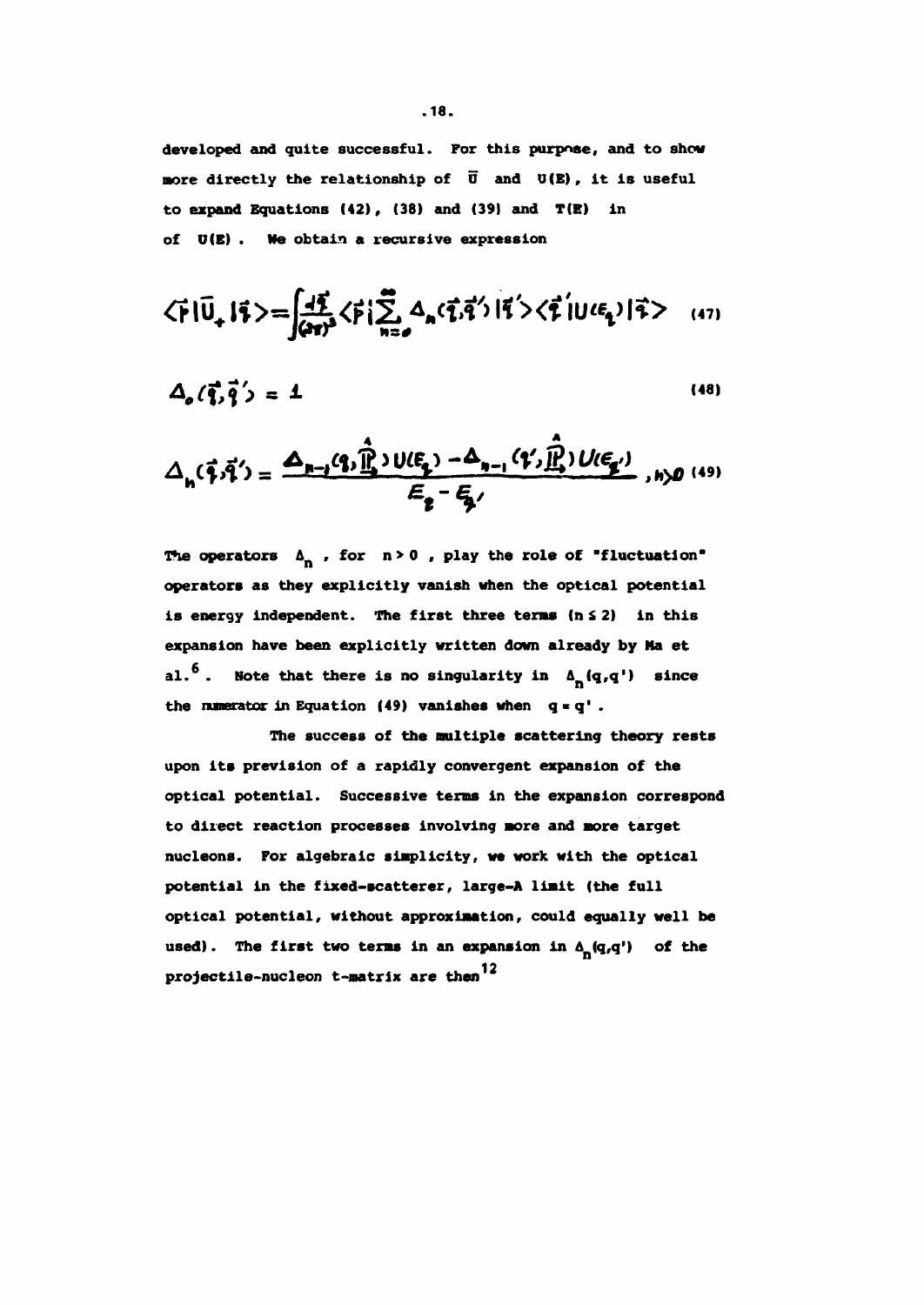$$
\langle \vec{r} | U(\vec{\epsilon}) | \vec{\tau} \rangle = \hat{A} \hat{f}(\vec{r} - \vec{\tau}) t(\vec{r}, \vec{\tau}) \epsilon)
$$
  
+ 
$$
\hat{A}^2 \int \frac{d\vec{\tau}'}{(2\pi)^3} \hat{c}^2(\vec{r} - \vec{\tau}) \frac{t(\vec{h}\vec{\tau})\epsilon}{\epsilon^2 - \epsilon_{\vec{\tau}}}
$$
  
+ 
$$
\hat{C}^{(2)}(\vec{p}, \vec{\tau}) = \int d\vec{\tau} d\vec{y} e^{i\vec{p} \cdot \vec{\tau}} e^{i\vec{\tau} \cdot \vec{\tau}} e^{i\vec{\tau} \cdot \vec{y}} C^{\alpha 2}(\vec{x}, \vec{y}) \qquad (51)
$$

where **the nuclear two-body** correlation function is defined through the two-body density  $\rho^{(2)}$  as

$$
\begin{aligned}\n\mathcal{L}^{(2)}(\vec{x}, \vec{y}) &= \int'(\vec{x}, \vec{y}) - \int'(\vec{x}) f'(\vec{y}) \\
\int d\vec{y} \int^{(2)}(\vec{x}, \vec{y}) & \equiv \int'(\vec{x})\n\end{aligned} \tag{52}
$$

**The term in the expansion of 0(E) have well defined physical content: the first term corresponds to quasifree nucleon knockout; the second term includes a correction for projectile scattering from a correlated pair. It is the dominance of the intermediate energy hadron-nucleon reaction cross section by quasifree scattering that dictates an expansion of the optical potential in terms of t(E) . In the absence of more complicated mechanisms, such as those associated with correlations, the expansion will naturally truncate. The unitarity constraints respected by the first order term lead to reasonable results even in the strong absorption limit, where multinucleon knockout becomes important.**

In contrast, the expansion of  $\vec{v}$  has none of these **attractive features. Dsing Equations (47)-(52), we have the**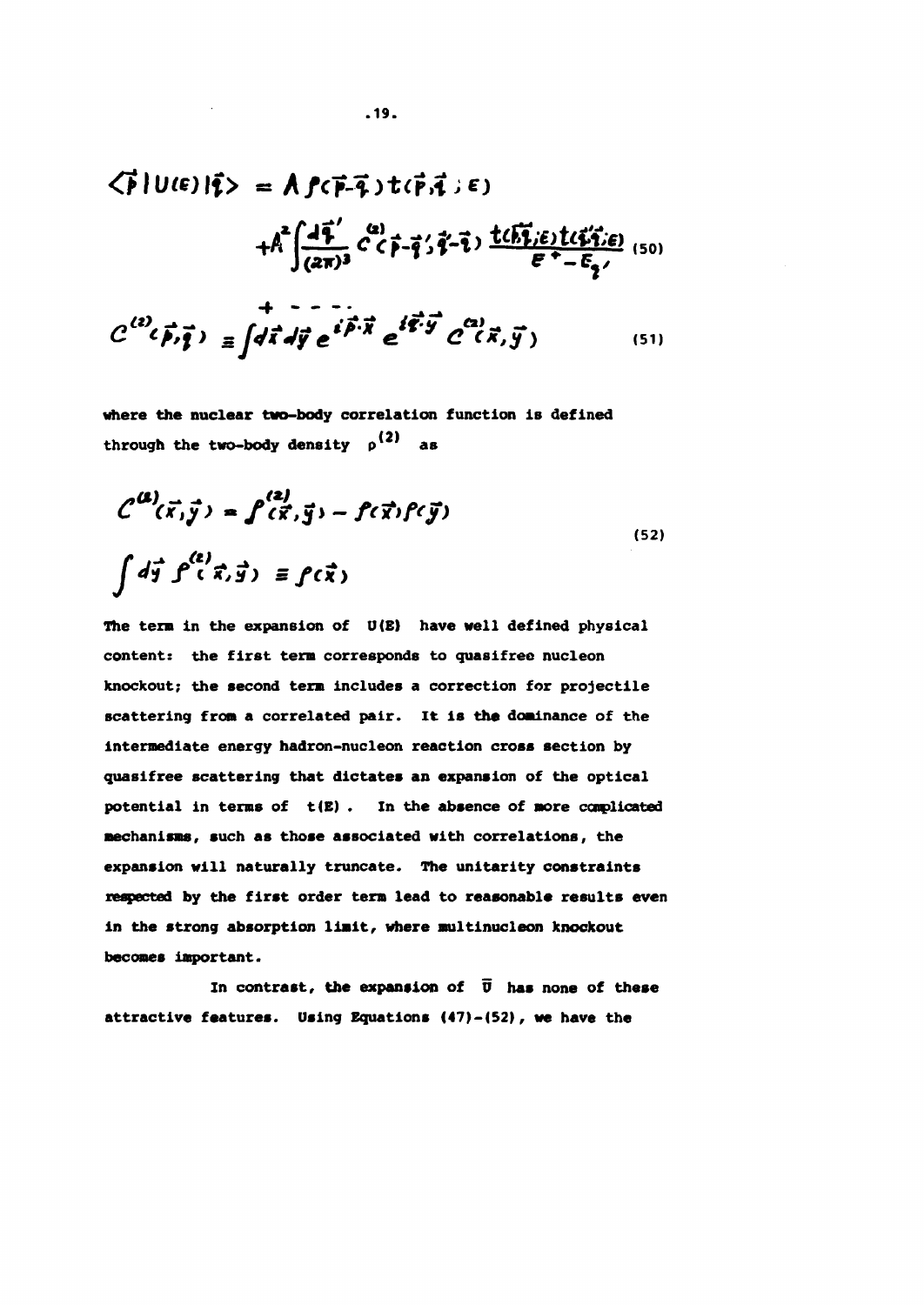**expansion through second order**

$$
\langle \vec{r} | \vec{U}_{+} | \vec{q} \rangle = A f(\vec{r} - \vec{t}) t (\vec{p}, \vec{q}; E_{q})
$$
  
+  $A \int \frac{d\vec{r}}{(2\pi)^{3}} \{ f^{\alpha/2}(\vec{p} - \vec{q}', \vec{q} - \vec{q}) t(\vec{p}, \vec{q}'; E_{q})$   
-  $f (\vec{p} - \vec{q}') f(\vec{q} - \vec{q}) t(\vec{p}, \vec{q}; E_{q}) \}.$   
 $\frac{t(\vec{q}, \vec{q}; E_{q})}{E_{q}^{+} - E_{q'}}.$  (53)

**In the absence of correlations**

$$
\rho^{(2)}(\vec{p},\vec{q}) = \rho(\vec{p})\rho(\vec{q}), \qquad (54)
$$

**the second term in U does not vanish; clearly, similar problem are present in higher order. A truncated D has no interpretation in terms of specific reaction mechanisms. It provides no reliable guidance for phenomenological construction of an energyindependent optical potential. Consequently, although the microscopic construction of Ü is formally well-defined, the expansion is basically meaningless.**

#### **IV. CONCLUSIONS**

**Ne have discussed the construction and properties of the wavefunction-eguivalent energy-independent optical** potential  $\vec{U}$ , considered recently by several authors<sup>2-6</sup>. A **central question has been whether energy-independent potential provide an effective approach to direct microscopic or phenomenological construction/recognizing that these two concerns**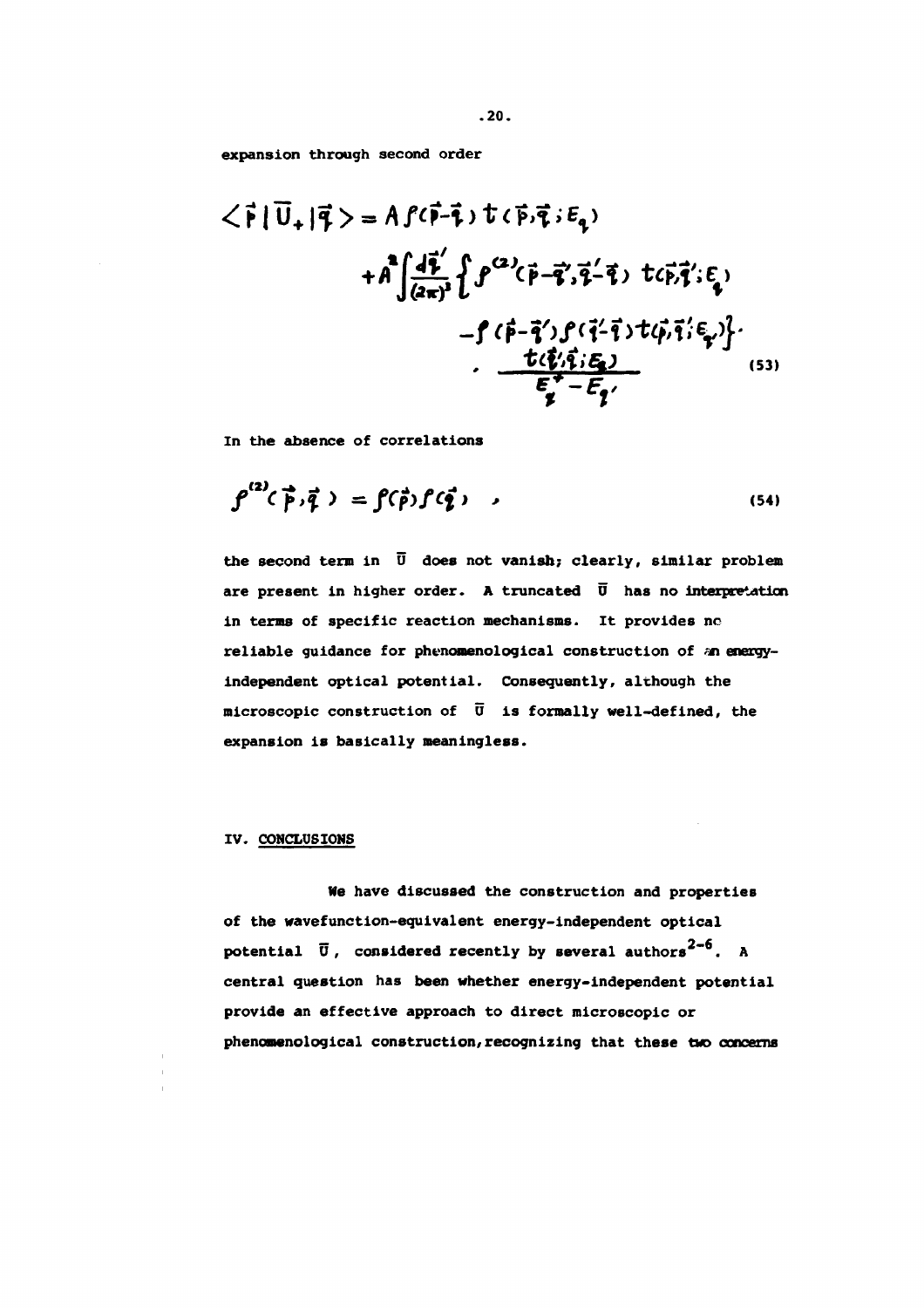**are not independent. For exanple, the multiple scattering approach to the optical potential, in building in specific reaction mechanisms in a unitary way, provides a rapidly convergent scheme and thereby guidance for an effective phenomenology based upon the target geometry and elementary interaction parameters. The equivalent energy-independent potential Ü does not share these advantages.**

**The multiple scattering approach, used here as an effective example of microscopic construction of U(E), leads to no systematic, reliable truncation scheme for U . Different physical processes become entangled. For example, the of target correlations, which would directly lead to adding a term to the first order U(E) with a specific geometry (i.e.,**  $p^2$ ), has no special signature in  $\overline{U}$ . Thus, phenomenological **incorporation of corrections to the basic theory is very difficult.**

**The nonlocality associated with specific physical mechanisms in U(E) is reflected in a completely non-intuitive way in Ü . He saw this in the example of the first order U(E) drawn from the multiple scattering approach to intermediate energy pion-nucleus scattering. The nonlocality is then just the propagation or decay distance for the intermediate resonance. By contrast, decreasing this propagation distance actually led to an increase in the nonlocality of Ü and, in the limit of small resonance decay width with fixod propagation distance, the nonlocality range became infinite. Since this nonlocality** structure is not obviously tied to the physics, with  $\overline{Im\ U}$ **changing sign, phenomenological approaches are again basically without guidance.**

**Even for cases where a phenomenological local U(E)**

**.21.**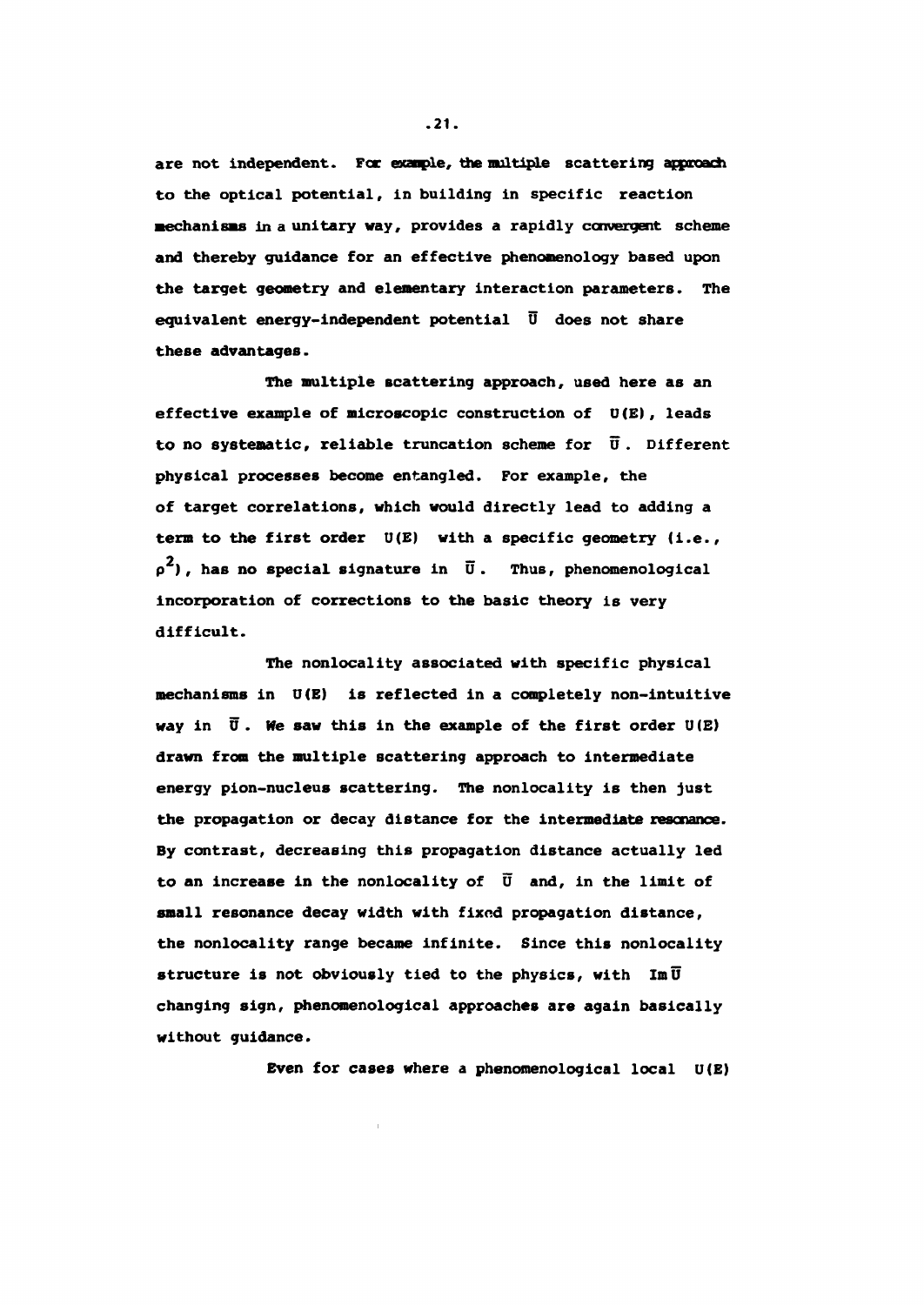**is appropriate, the associated Õ nay be uncomfortably complicated. For example, one might hope that for a U(E) with** separate energy-independent and energy-dependent term, the **former used remain isolated in Õ . This is not the case, as shown by the example of a local D(E) with up to quadratic energy dependence. The energy-independent potential is nonlocal and has "interferences" between the energy-independent and energy-dependent terms of U(E) . Since one may expect that the different energy-dependences in U(E) arise from different physical processes, this is again an example of how the physics get mixed up in going to Ü .**

**Finally, we discussed the symmetry of**  $\overline{U}$ **.** In **general, different potential are needed for incoming and outgoing scattering states.**

**In conclusion, while the concept of an energyindependent optical potential nay be of use in limited contexts (such as when U(E) has a very weak energy dependence), Ü has serious shortcomings in not reflecting the underlying physics understandably. Direct microscopic or phenomenological construction of V is not generally appropriate, so that one is left with the option of first constructing U(E) and then Ü, for example, through the recursive expansion of Equation (49). In practice, this approach appears to offer considerably more effort for little,**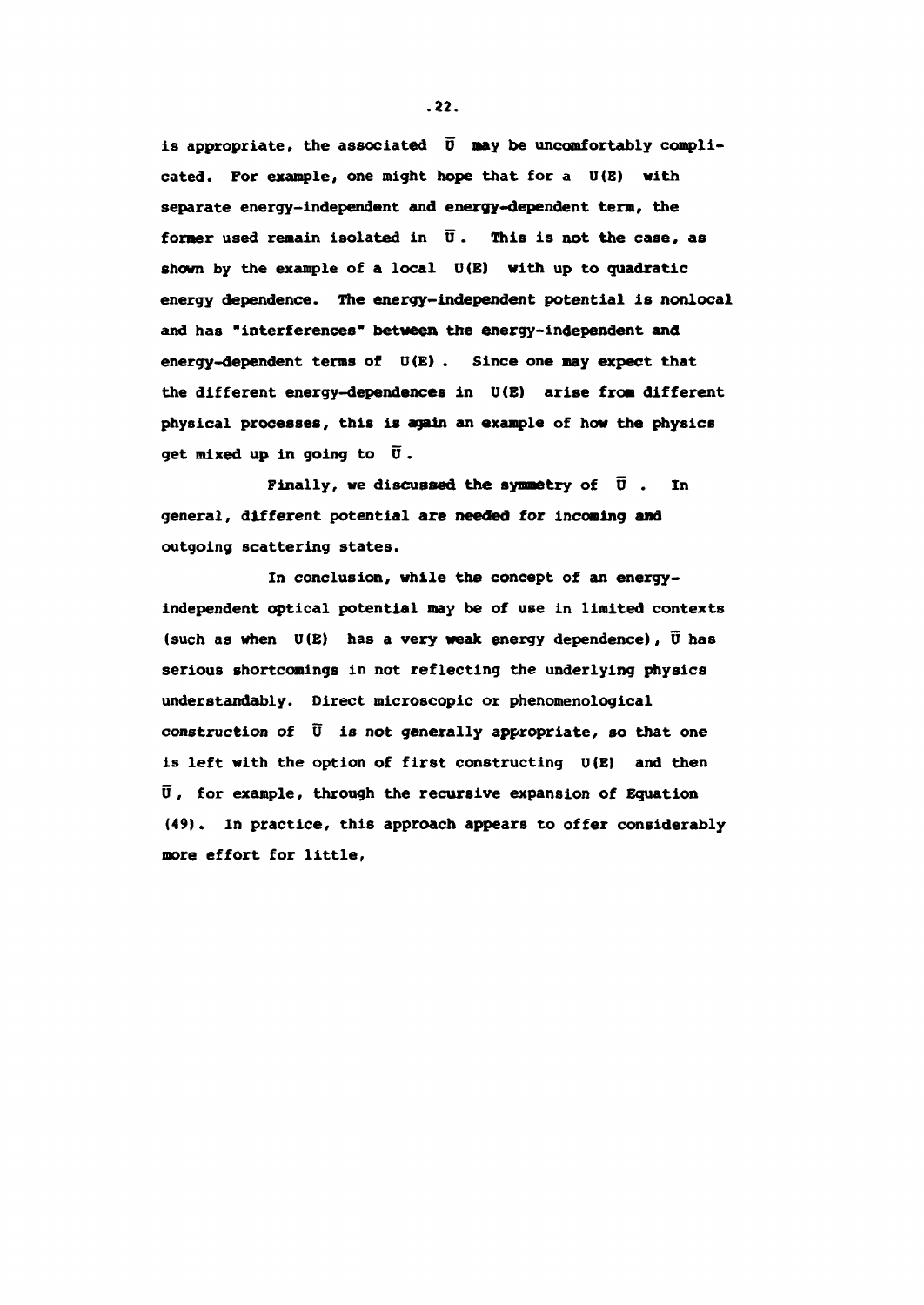- 1. T. Feshbach, Ann. Phys. (NY) 5, 357 (1958); 19, 287 (1962).
- **2. T.T.S. Kuo, F. Osterfeld and S.Y. Lee, Phys. Rev. Lett. 45, 786 (1980).**
- **3. S.Y. Lee, F. Ostezfeld, K. Tam and T.T.S. Kuo, Phys. Rev. C24, 329 (1981).**
- **4. J.T. Londergan and G.A. Killer, Phys. Rev. Lett. 46, 1545 (1981); Phys. Rev. Ç2£, 46 (1982).**
- **5. B. Buck and R. Lipperheide, Nucl. Phys. A368, 141 11981).**
- **6. Z.Y. Na, K.C. Tam and T.T.S. Kuo, Nucl. Phys. A394, 60 (1983).**
- **7. F. Lenz and E.J. Moniz, Phys. Rev. ÇU , 909 (197.»).**
- **8. J.P. Jeukenne, A. Lejeune and C. Mahaux, Phys. Reports 25C, 83 (1976).**
- **9. M. Bauer, E. Hernandez-Saldana, P.B. Hodgson and J. Quintanilha, J. Phys. G8, 525 (1982).**
- **10. R.H. Landau and F. Tabakin, Phys. Rev. D5, 2746 (1972). For a full discussion of the interplay between energy and momentum dependence, see J.T. Londergan, K.tf. McVoy and E.J. Moniz, Ann. Phys. (NY) 86, 147 (1974).**
- **11. See, e.g., D. Robson, Phys. Rev. Ç7, 1 (1973); H. Fetthbach, A.K. Kerman and S.E. Koonin, Ann. Phys. (NY) 125, 429 (1980); M.S. Hussein and R. Bonetti, Phys. Lett. 112B, 189 (1982).**
- **12. See, e.g., H.L. Goldberger and K.M. Watson, Collision Theory (J. Wiley and Sons, New York, 1964), Chapter II.**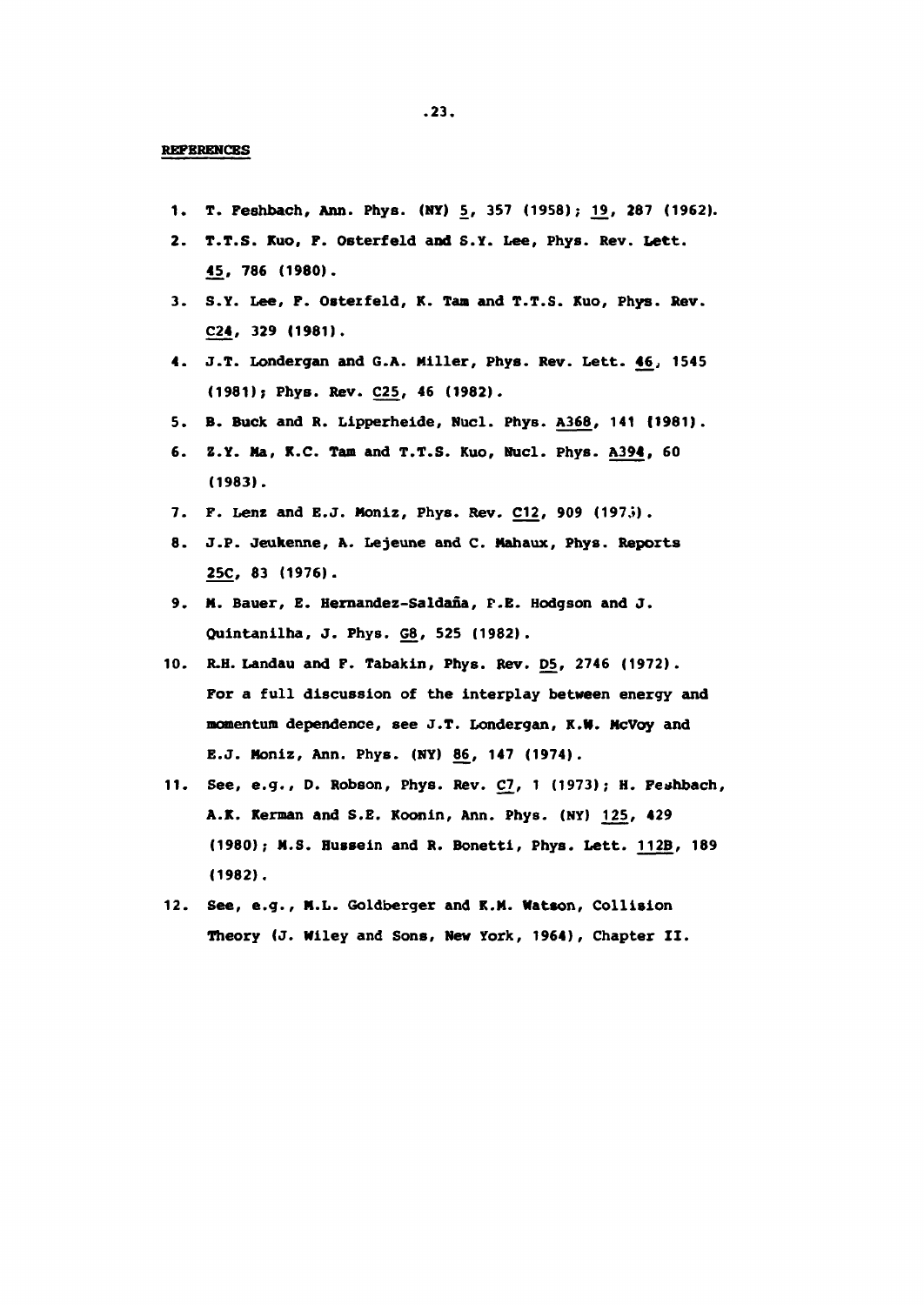#### **FIGURE CAPTION**

**FIG. 1 - The imaginary part of the energy-independent optical potential U(s) (Bq. (44)) plotted vs. s for several values of**  $\lambda_R$  (in fm). The dashed lines correspond **to negative values of Ia Õ . The dash-dot line cor**responds to  $m_A \neq \infty$  with  $\lambda_R \neq 1$  fm.